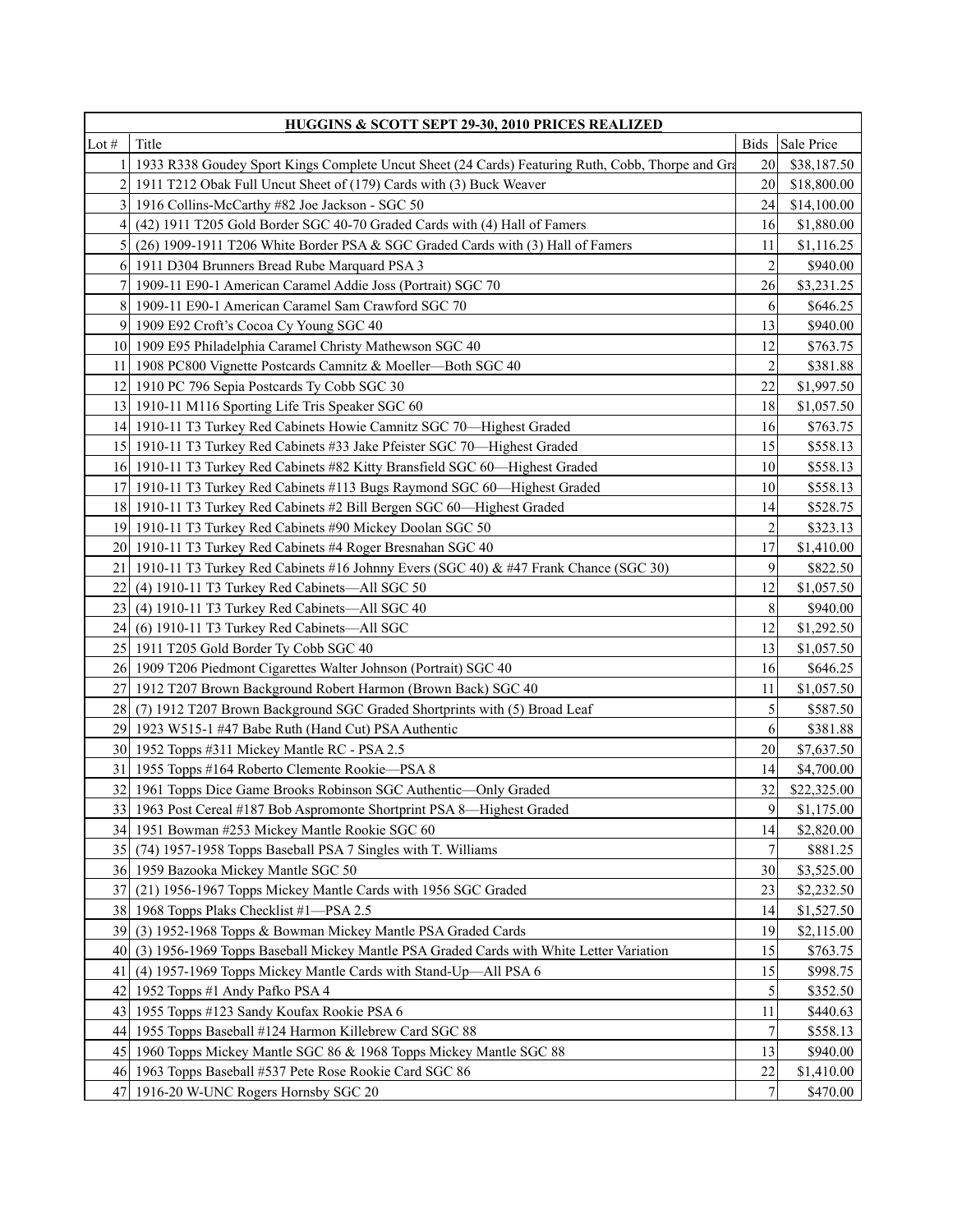| 48   | (3) 1916-1923 Rogers Hornsby Tough E Series Graded Cards                                              | 31               | \$2,115.00 |
|------|-------------------------------------------------------------------------------------------------------|------------------|------------|
| 49   | 1921 E121 American Caramel Series of 80 Rogers Hornsby PSA 5                                          | 17               | \$881.25   |
| 50I  | 1922 W501 #114 Rogers Hornsby SGC 50—Highest Graded                                                   | 11               | \$558.13   |
| 51   | 1922 W575-1 Rogers Hornsby SGC 50-Only Graded                                                         | 8                | \$381.88   |
| 52 I | 1924 Mrs. Sherlock's Rogers Hornsby Pin - PSA 8                                                       | 10               | \$440.63   |
| 531  | (6) 1920s Rogers Hornsby Graded Exhibit Cards                                                         | 15               | \$822.50   |
| 54   | (3) 1927-1928 Rogers Hornsby Ice Cream/Caramel Graded Cards                                           | 10               | \$411.25   |
| 55 I | (14) 1919-1931 W Series Rogers Hornsby Graded Cards                                                   | 13               | \$705.00   |
| 56   | 1930 Rogers Hornsby Blue Ribbon malt Premium - SGC 60                                                 | 15               | \$763.75   |
| 57   | (7) 1921-1935 Rogers Hornsby Graded Type Cards with Oxford Confectionery                              | 14               | \$1,175.00 |
|      | 58 1932 U.S. Caramel #11 Rogers Hornsby - SGC 40                                                      | 14               | \$587.50   |
| 59I  | (9) 1932-1937 Rogers Hornsby Graded Cards With (2) Goudeys                                            | 15               | \$1,116.25 |
| 60   | (3) 1922-1967 Rogers Hornsby Graded Foreign Issue Cards                                               | 6                | \$235.00   |
| 61   | 1950-1951 Toleteros Rogers Hornsby - SGC 60                                                           | 9                | \$381.88   |
| 62   | (335+) 1946-Modern Rogers Hornsby Singles with Many Inserts                                           | 5                | \$282.00   |
| 63   | (12) 1910s-1940s Rogers Hornsby Oversized Premiums                                                    | 13               | \$470.00   |
| 64   | (15) 1921-1970 Rogers Hornsby Collectibles                                                            | 4                | \$381.88   |
| 65   | 2003 UD SP Authentic Rogers Hornsby Legendary Cuts 1/1 (Green)                                        | 14               | \$2,232.50 |
| 66   | 2003 UD SP Authentic Rogers Hornsby Legendary Cuts 1/1 (Red)                                          | 14               | \$2,115.00 |
| 67   | (12) Modern Rogers Hornsby Multi-Relic Cards with Cobb                                                | 10               | \$646.25   |
| 68   | (18) Modern Rogers Hornsby Game-Used/Insert Cards—All #1/1                                            | 12               | \$381.88   |
| 69   | (23) 2006-2009 Rogers Hornsby Multi-Bat Relic Cards                                                   | 16               | \$705.00   |
| 70   | (24) 2001-2009 Rogers Hornsby Game-Used Bat Cards                                                     | 9                | \$411.25   |
| 71   | (30) 2005-2008 Rogers Hornsby Game-Used Jersey Cards                                                  | 10               | \$499.38   |
| 72   | (31) Modern Rogers Hornsby Game-Used/Manufactured Patch Cards                                         | 8                | \$381.88   |
| 73   | 1887 N28 Allen & Ginter World's Champions Complete Set of (50) Cards with (9) SGC                     | $\boldsymbol{0}$ | \$0.00     |
| 74   | 1952 Topps Baseball Complete #1-310 Set with (13) Extra Variations                                    | 11               | \$3,818.75 |
| 751  | 1953 Bowman Color Complete Set of (160/160)                                                           | 16               | \$3,231.25 |
|      | 76 1953 Topps Baseball Partial Set of (228/274) With Mantle                                           | 16               | \$1,292.50 |
| 77   | 1955 Topps Baseball Near-Set of (190/206)                                                             | 14               | \$1,880.00 |
| 78 I | 1960 Topps Baseball Complete Set (572/572)                                                            | 27               | \$2,467.50 |
| 79   | 1959-1963 Fleer Baseball Complete and Near-Set Lot of (4)                                             | 18               | \$1,997.50 |
| 80   | 1952 Berk Ross Near-Set of (67/72) With Mantle, Mays and DiMaggio                                     | 28               | \$1,880.00 |
| 81   | 1961 Nu-Card Scoops Complete Set of (80/80) with Wrapper                                              | 19               | \$646.25   |
| 82   | 1960 Bazooka Baseball Near Set of (33/36)                                                             | 12               | \$587.50   |
|      | 83 1963 Bazooka Baseball Near Panel Set (10/12)                                                       | 6                | \$323.13   |
| 841  | 1966 Bazooka Baseball Complete Set of (16) Panels                                                     | 20               | \$1,645.00 |
|      | 85 1960s-1970s Baseball Oddball Set and Near-Set Lot of (7)                                           | 8                | \$352.50   |
|      | 86 1973 Topps 1953 Reprints Complete Set (8/8)                                                        | 8                | \$352.50   |
| 87   | (18) 1969-1978 Baseball Oddball Complete/Near Sets with 1973 Topps Candy Lids                         | 22               | \$1,116.25 |
| 88   | (16) 1970-1982 Kelloggs Baseball Complete/Near Sets with 1971 Complete Set                            | 23               | \$1,175.00 |
| 89   | 1969 Topps Baseball Super Near Set (64/66)                                                            | 4                | \$1,292.50 |
| 901  | 1971 Topps Baseball's Greatest Moments High-Grade Complete Set of (55)                                | 19               | \$2,115.00 |
| 91   | 1971 & 1972 Topps Baseball Complete Sets with (70) SGC Graded                                         | 26               | \$3,818.75 |
| 92   | 1974 Topps Deckle Edge Near Set (61/72)                                                               | 16               | \$2,467.50 |
| 93   | 1888 Gehrig Studios Jack Croghan (Chicago Maroons) Cabinet                                            | 5                | \$822.50   |
| 94   | 1903 Weasner & Wolfe Buffalo Bisons (Eastern League) Team Cabinet                                     | 13               | \$2,820.00 |
| 951  | (41) 1909-1911 T206 White Borders with (8) Hall of Famers including Johnson & Mathewson               | 11               | \$1,175.00 |
|      | 96 1912 T207 Brown Background Partial Set of (106) Cards with (7) Hall of Famers & (23) Tougher Commo | 15               | \$2,820.00 |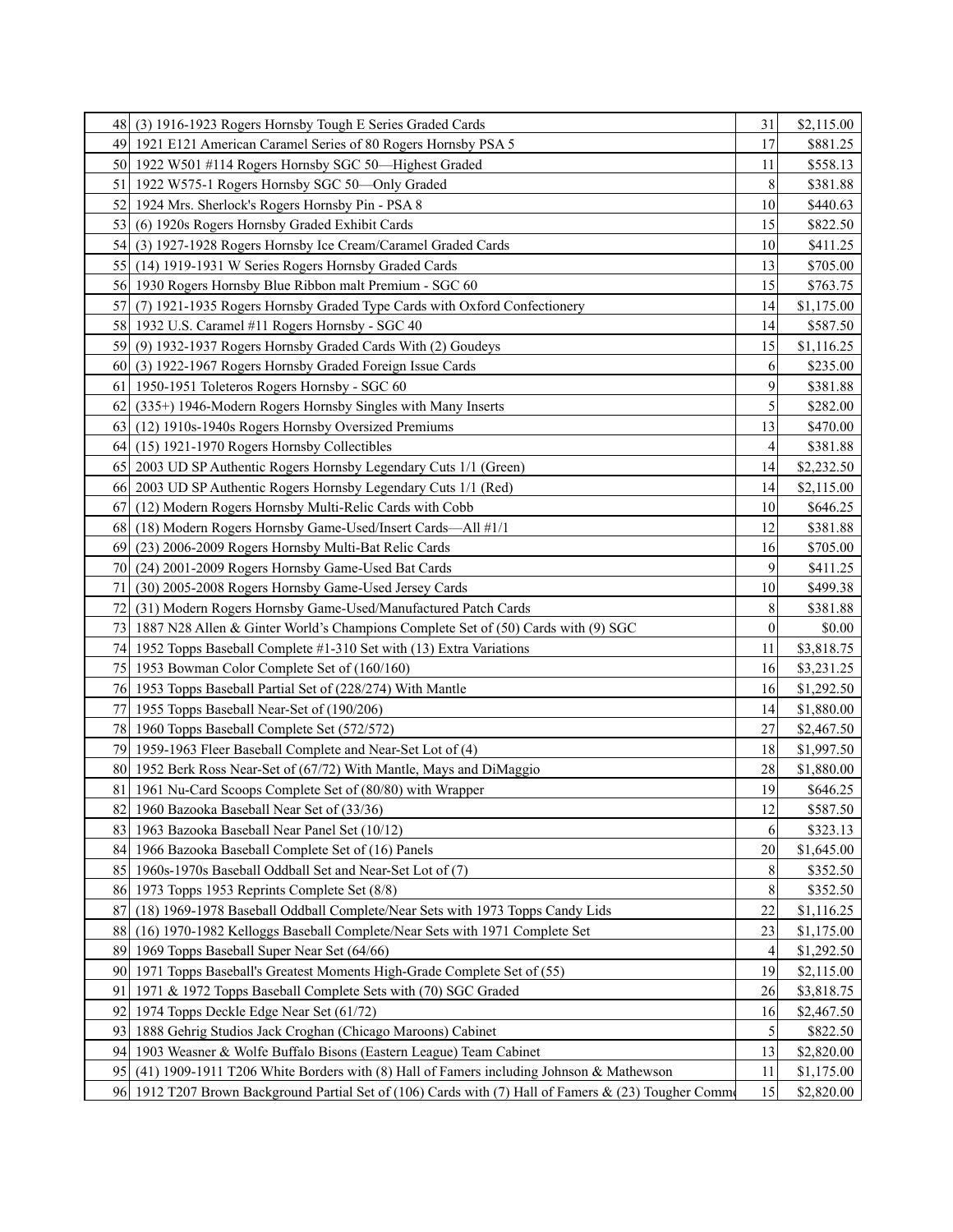| 97               | (19) 1912 T202 Hassan Triple Folders with (9) Hall of Famers                   | 1                | \$587.50   |
|------------------|--------------------------------------------------------------------------------|------------------|------------|
| 981              | (50) 1914 B18 Blankets With Cobb and Johnson                                   | 15               | \$1,292.50 |
| 99               | 1915 PM1 Ornate Frame Jimmy Archer on Original Paper Backing                   | $\boldsymbol{0}$ | \$0.00     |
|                  | 100 (27) 1919-21 W514 Strip Cards with Cobb & Black Sox                        | 2                | \$499.38   |
| 101 <sup>1</sup> | (24) 1936-37 BF3 Felt Pennants with McCarthy & Hubbell                         | 6                | \$352.50   |
| 1021             | (18) 1934-1941 Pre-War Baseball Card Grab Bag with Gehrig and Ott              | 12               | \$646.25   |
| 1031             | (7) 1941 Play Ball Cards With T. Williams, Ott and Cronin                      | 9                | \$705.00   |
|                  | 104   1947 Sports Exchange Baseball Lot of (28) With Gehrig and DiMaggio       | $\boldsymbol{0}$ | \$0.00     |
|                  | 105 1948-49 R346 Blue Tint Lot of (26) With Gehrig and DiMaggio                | 9                | \$411.25   |
|                  | 106 (209) 1952 Topps Baseball #1-310 Series—All Different with Red/Black Backs | 12               | \$2,115.00 |
|                  | 107 (48) 1952 Topps Baseball High Numbers—All Different                        | 29               | \$7,050.00 |
| 108 <sub>1</sub> | (30) 1952 Topps Baseball High Numbers                                          | 15               | \$1,762.50 |
|                  | 109 Interesting 1954 Esskay Meats Partial Box with Marlin Stuart               | 12               | \$2,232.50 |
|                  | 110 1955 Esskay Meats Harry Byrd—First Offered                                 | $\boldsymbol{0}$ | \$0.00     |
| 111 I            | (6) 1953 Glendale Meats Tigers Autographed Cards - PSA/DNA Authentic           | 9                | \$587.50   |
| 111A             | RARE 1953 Glendale Hot Dogs Art Houtteman SP (Autographed) - PSA/DNA           | 19               | \$1,645.00 |
| 112              | (5) 1953 Glendale Meats Cards with (2) Autographed                             | 3                | \$282.00   |
|                  | 113 (3) 1953 Northland Bread Baseball Labels with Cardboard Backings           | 7                | \$270.25   |
|                  | 114 (8) 1953 Northland Bread Baseball Labels with (4) Hall of Famers           | 6                | \$646.25   |
|                  | 115   1954 Esskay Meats Dick Kryhoski--High Grade                              |                  | \$235.00   |
|                  | 116 1954 Esskay Meats Francis Skaff                                            | 18               | \$1,645.00 |
| 117 <sub>1</sub> | (3) 1953 Stahl-Meyer Franks with Irvin                                         | 4                | \$352.50   |
|                  | 118 (3) 1954 Stahl-Meyer Franks Singles with Hodges                            | 1                | \$470.00   |
|                  | 119 (4) 1955 Stahl-Meyer Franks Cards with Snider                              | 12               | \$940.00   |
|                  | 120 1954 Dan-Dee Mickey Mantle                                                 | 5                | \$587.50   |
| 121              | (3) 1954 Wilson Franks Cards from Advertising Panel                            |                  | \$235.00   |
| 1221             | (600+) 1948-1954 Bowman Baseball Singles with Several Stars                    | 17               | \$3,818.75 |
| 1231             | (795+) 1949-1955 Bowman Baseball Collection                                    | 16               | \$1,645.00 |
|                  | 124 (175+) 1952-1954 Topps Baseball Cards with Jackie Robinson                 | 10               | \$2,702.50 |
|                  | 125 (466) 1954-1956 Topps Baseball Card Collection                             | 12               | \$998.75   |
|                  | 126 (260+) 1941-1951 Play Ball & Bowman Baseball Singles                       | 21               | \$1,116.25 |
| 127 <sub>1</sub> | (115+) 1949-1954 Bowman Baseball Singles with Several Stars                    | 22               | \$1,762.50 |
|                  | 128 (7) 1951 Topps Connie Mack All-Stars with Ruth                             | 6                | \$323.13   |
|                  | 129 (340+) 1955 & 1956 Topps Baseball Singles                                  | 11               | \$705.00   |
|                  | 130 (3) 1953-1955 Bowman Mickey Mantle Cards                                   | 9                | \$528.75   |
|                  | 131   1956 Topps Baseball Starter Set of (134/340)                             | 13               | \$499.38   |
|                  | 132 $(840+)$ 1957 Topps Baseball Cards                                         | 13               | \$1,410.00 |
|                  | 133 1959-1963 Fleer Baseball Lot of (274) With Stars                           | 7                | \$528.75   |
| 134 <sub>l</sub> | $(180+)$ 1910-1963 Baseball Card Grab Bag with Several Types                   | 15               | \$881.25   |
| 135              | $(410+)$ 1955-1959 Topps Baseball Singles with Several Stars                   | 30               | \$2,820.00 |
| 136 <sub>l</sub> | (61) 1949-1960 Baseball Oddball Singles with (2) Complete/Near Sets            | 15               | \$1,292.50 |
| 137              | $(150+)$ 1960-1962 Topps Baseball Cards with $(71)$ High Numbers               | 16               | \$1,645.00 |
|                  | 138 1965 Topps Baseball Partial Set of (496/598)                               | 12               | \$705.00   |
| 139 <sup> </sup> | (700+) 1958-1969 Topps & Fleer Baseball Cards with Many Stars                  | 8                | \$499.38   |
| 140              | (41) 1960-1971 Bazooka Baseball Panels                                         | 6                | \$528.75   |
| 141              | (150+) 1961-1977 Baseball Full Boxes/Panels with Bazooka & Post                | 15               | \$881.25   |
|                  | 142 1956-1981 Topps Team Card Complete Run of (544) Cards with Duplicates      | 9                | \$646.25   |
|                  | 143 $(2170+)$ 1965-1974 Topps Baseball Shoebox Collection                      | 5                | \$646.25   |
|                  | 144 (2725+) 1909-1982 Baseball Shoebox Collection with T206 Mathewson          | 16               | \$1,645.00 |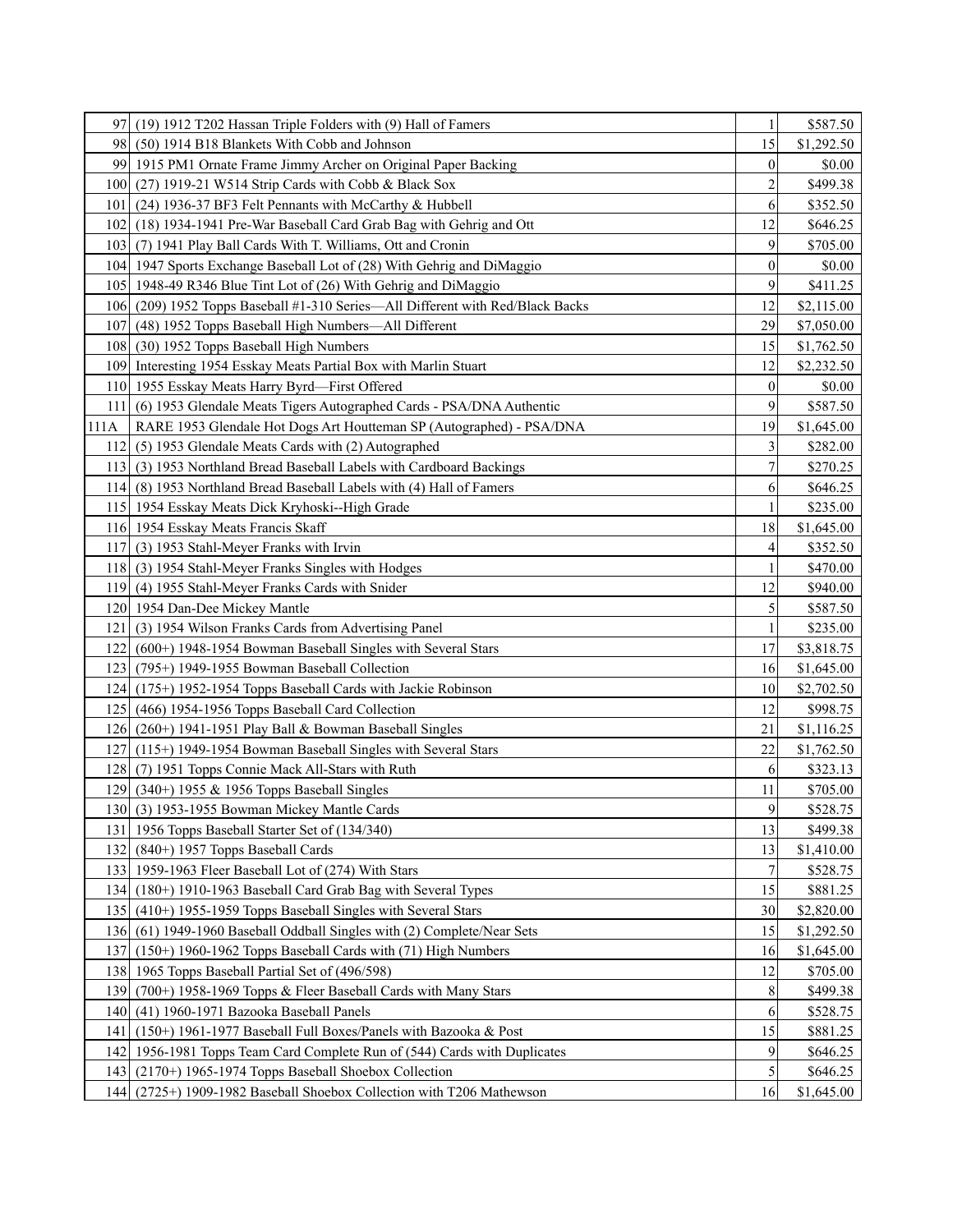|      | 145 (2000+) 1957-1963 Topps Baseball Cards                                                  | 11                      | \$1,410.00  |
|------|---------------------------------------------------------------------------------------------|-------------------------|-------------|
|      | 146 (2150+) 1949-1980s Baseball Shoebox Collection with Mays                                | 23                      | \$822.50    |
|      | 147 1960s Baseball Collectibles With 1963 Topps Peel-Offs Complete Set of (46)              | 9                       | \$440.63    |
| 1481 | (3) 1955-1965 Topps Sandy Koufax Singles                                                    | 7                       | \$352.50    |
|      | 149 (5) 1964-1969 Topps Mickey Mantle Cards                                                 | 6                       | \$440.63    |
|      | 150 (37) 1960-1962 Bazooka Baseball Singles with (12) Hall of Famers including Mantle       | 2                       | \$323.13    |
| 1511 | (43) 1960-1980s Carl Yastrzemski Singles Collection with Topps Run                          | 7                       | \$352.50    |
| 1521 | (2) 1967 Topps Discs Brooks Robinson Proofs with Color Separation                           | 4                       | \$381.88    |
|      | 153 1968 Topps Action All-Star Sticker #7 Mickey Mantle Strip with (6) Others               | 13                      | \$1,762.50  |
|      | 154 1975 Topps Mini Wax Box of (36) Packs                                                   | 13                      | \$1,292.50  |
|      | 155 (3) 1964-1965 Magic Shop Christmas Stockings with 1964 & 1965 Topps Cello Packs         | 7                       | \$705.00    |
|      | 156 1972 Topps Baseball Cello Box Packs Lot of (9)                                          | 26                      | \$2,350.00  |
|      | 157 1976 Isaly's Disc Hoard with Sealed Case and (4500+) Superstars                         | 16                      | \$940.00    |
| 1581 | (4) 1976-1980 Topps Baseball Vending Boxes                                                  | 7                       | \$705.00    |
|      | 159 1983 Donruss Baseball Factory Set Case (15 Sets)                                        | 4                       | \$440.63    |
|      | 160 (100) 1987 Topps Baseball Jumbo Cases (18 Count)                                        | $\boldsymbol{0}$        | \$0.00      |
|      | 161 (15) 1989 Topps Traded Baseball Set Cases (16 Count)                                    | 1                       | \$470.00    |
|      | 162 2009 Topps Triple Threads Babe Ruth & Lou Gehrig "1/1" Auto/Triple Relic                | 20                      | \$10,575.00 |
| 1631 | 2008 Upper Deck Mystery Cuts John F. Kennedy/Marilyn Monroe Dual Cut Auto #1/1—PSA/DNA Auth | 6                       | \$8,812.50  |
| 1641 | (78) 2007-2008 Topps Chrome Brett Favre Collection #1/1 Superfractors                       | 7                       | \$4,700.00  |
|      | 165 1990 Topps USA George Bush PSA 8-Only 100 Made                                          | 15                      | \$5,875.00  |
|      | 166 2008 Topps Sterling Lou Gehrig 8-Relic Card - BGS 9.5 #/10                              | 11                      | \$411.25    |
|      | 167 2008 Topps Sterling Brooklyn Dodgers 8-Relics Booklets Lot of (6)                       | 11                      | \$293.75    |
|      | 168 (17) Modern Multi-Sport Certified Autographs, Patches & Inserts                         | 4                       | \$1,292.50  |
|      | 169 2004 Leaf Limited #202 Babe Ruth Jersey/Bat Card #1/1                                   | 13                      | \$822.50    |
|      | 170 2005 SP Legendary Cuts Kid Nichols Cut Autograph #1/1                                   | 18                      | \$2,232.50  |
| 1711 | 2004 SP Authentic Baseball Chirography Dual-Signed Complete Set of (18) Cards               | 7                       | \$1,997.50  |
| 172I | 2004 SP Authentic Baseball Chirography Triple-Signed Complete Set of (12) Cards             | 4                       | \$1,762.50  |
| 1731 | 2004 SP Authentic Baseball Chirography Quad-Signed Complete Set of (10) Cards               | $\boldsymbol{7}$        | \$2,115.00  |
|      | 174 (46) 2004 SP Authentic Baseball Game Dated #1/1 Parallels with (9) Autographs           | 4                       | \$940.00    |
| 1751 | 2003 Upper Deck All-Star & World Series Patch Collection Complete/Near Sets with Extras     | 16                      | \$499.38    |
|      | 176 2006 Topps Allen & Ginter Relics Complete Set of (52) Cards with Shortprints            | 6                       | \$440.63    |
|      | 177 2007 Topps Allen & Ginter Relics Complete Set of (63) Cards with Shortprints            | 7                       | \$470.00    |
|      | 178 (4) 2008 Topps Sterling Eight-Piece Booklets with Williams & Maris                      | 10                      | \$440.63    |
|      | 179 2010 Razor Sports Icons Kiki Cuyler Auto #1/1                                           | $\overline{\mathbf{3}}$ | \$323.13    |
|      | 180 (1000+) 2009 Donruss Sports Legends Singles with (175+) Auto/Game-Used/Inserts          | 7                       | \$763.75    |
| 1811 | Mantle, Maris, Mays 1961-1963 Full-Size White Base Bobbleheads (Restored)                   | 8                       | \$822.50    |
|      | 182 1961-1965 Ottawa Rough Riders CFL Mascot Bobblehead                                     | 7                       | \$323.13    |
| 1831 | Circa 1960s Toronto Argonauts CFL 5-1/2" Touchdown Bank                                     | 4                       | \$211.50    |
| 184  | Circa 1960s Los Angeles Rams "Kissing Pair" 5-Inch Bobble Heads                             | 9                       | \$223.25    |
|      | 185 (2) 1969 Baltimore Bullets "Lil Dribblers" With Black and White Versions                | 12                      | \$705.00    |
|      | 186 (2) 1969 Philadelphia 76ers "Lil Dribbler" Dolls With Black and White Versions          | 12                      | \$499.38    |
| 187  | (2) 1969 Detroit Pistons Lil' Dribblers Bobbleheads with One Unopened in Box                | 12                      | \$499.38    |
| 188  | Circa 1960s Fidel Castro & Nikita Kruschev "Kissin Kuzzins" 4-1/2" Bobble Heads             | 5                       | \$223.25    |
| 189  | (4) 1960s "Punch Line" Comical Bobblehead "Swivlers"                                        | 0                       | \$0.00      |
|      | 190 1961 St. Pierre & Patterson "Rumpus Room" Bobblehead Lot of (10)                        | 6                       | \$381.88    |
| 1911 | Roger Maris 1961-1962 White Base Miniature Bobblehead                                       | 13                      | \$323.13    |
|      | 192 1960-1961 Chicago Cubs "Boy Face" Color Base Rare Bobblehead                            | 10                      | \$411.25    |
|      | 193   1960-1961 New York Mets "Boy Face" Color Base Rare Bobblehead                         | 13                      | \$270.25    |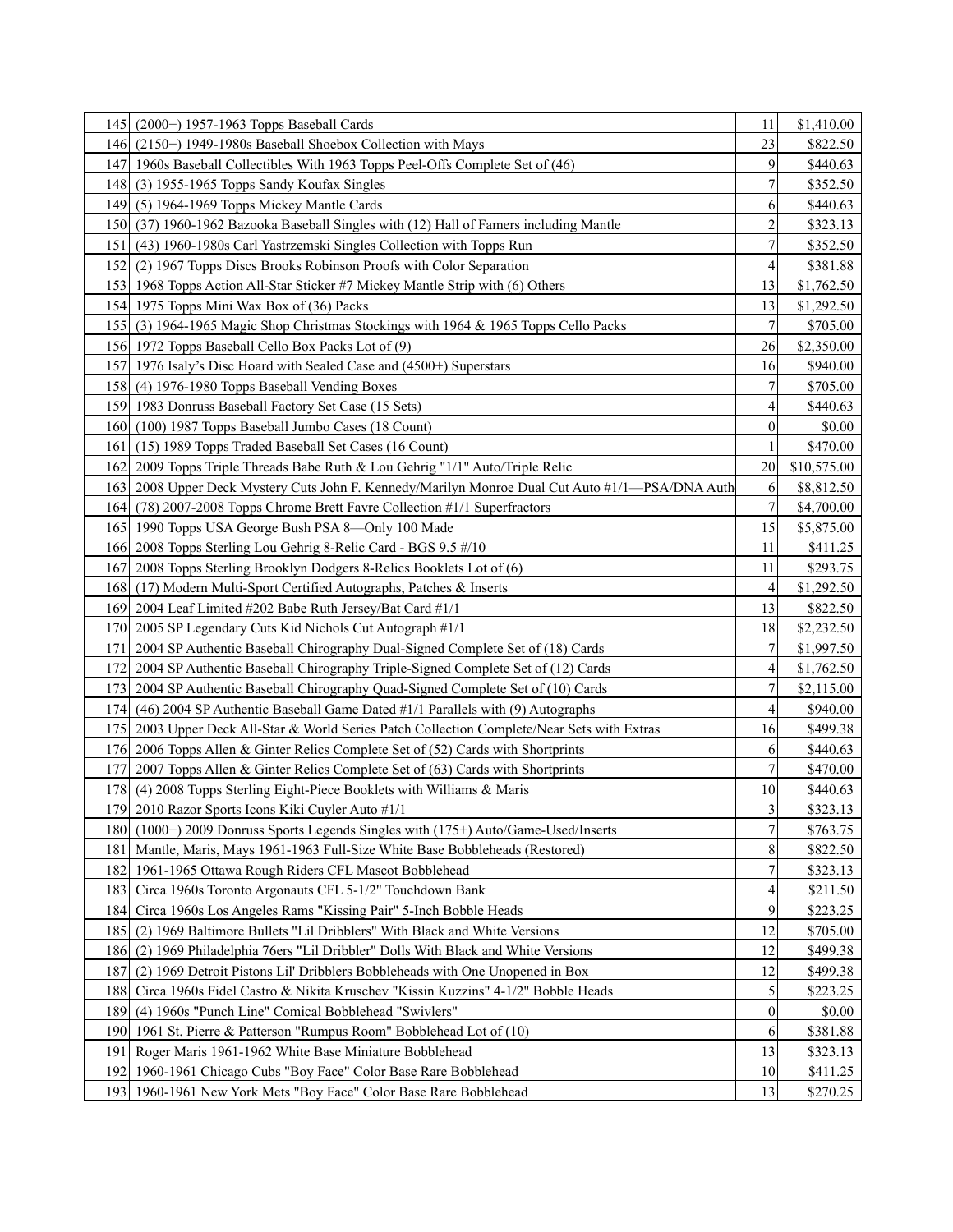|                  | 194   1960-1961 Los Angeles Dodgers "Boy Face" Color Base Rare Bobblehead           | 3              | \$141.00   |
|------------------|-------------------------------------------------------------------------------------|----------------|------------|
|                  | 195   1960-1961 San Francisco Giants "Boy Face" Color Base Rare Bobblehead          | 5              | \$176.25   |
|                  | 196 1970-1972 Chicago Cubs Rare "Wedge Base" Bobblehead Doll                        | 8              | \$258.50   |
| 197              | 1961-1962 Houston Oilers "Toes-Up" Bobblehead Doll                                  | 15             | \$499.38   |
|                  | 198 1965-1966 New York Jets AFL "Ear Pad" Bobblehead Doll                           | 11             | \$282.00   |
| 1991             | 1963-1965 Pittsburgh Steelers "Toes Up" Bobblehead                                  |                | \$211.50   |
| <b>2001</b>      | 1965-1966 Kansas City Chiefs AFL Gold Base "Ear Pads" Bobblehead                    | 6              | \$223.25   |
| 201              | 1963-1965 Minnesota Vikings "Toes-Up" Bobblehead                                    | 6              | \$176.25   |
| <b>202</b>       | 1963-1964 New York Giants Square Gold Base Bobblehead                               | 5              | \$164.50   |
|                  | 203   1965-66 Boston Patriots "Ear Pad" Bobble Head Variation                       | 12             | \$440.63   |
|                  | 204 1963-1965 Washington Redskins "Toes-Up" Bobblehead                              | 8              | \$223.25   |
|                  | 205 1961-1962 Chicago Bears "Toes-Up" Bobblehead                                    | 3              | \$152.75   |
|                  | 206 1961-1965 Montreal Allouettes 6-1/2 Inch CFL Bobblehead                         | 5              | \$188.00   |
|                  | 207 Early 1960s Winnipeg Blue Bombers CFL Mini Bobble Head                          | 6              | \$188.00   |
|                  | 208 Early 1960s Hamilton Tiger Cats CFL Bobble Head                                 | 6              | \$211.50   |
|                  | 209 Early 1960s Vancouver Lions CFL Mini Bobble Head                                | 4              | \$152.75   |
|                  | 210 1962 Montreal Canadians "High Skate" Bobblehead                                 | 6              | \$199.75   |
| 211              | 1961-1963 Detroit Red Wings Canadian "High Skates" Bobblehead                       | 7              | \$199.75   |
|                  | 212 1962 Toronto Maple Leafs "Intermediate Skate" Bobble Head                       |                | \$235.00   |
| 2131             | 1962 Chicago Black Hawks Rare "Intermediate High Skates" Miniature Bobblehead       | 10             | \$258.50   |
| 214I             | 1967-1968 Detroit Red Wings "Gordie Howe Face" Gold Base Bobblehead                 | 11             | \$323.13   |
|                  | 215 1950s Brooklyn Dodgers Gibbs-Conner Bank                                        | 14             | \$998.75   |
|                  | 216 1950s Philadelphia Phillies Gibbs-Conner Bank                                   | 13             | \$881.25   |
|                  | 217 1950s Boston Braves Gibbs-Conner Bank                                           | 8              | \$558.13   |
|                  | 218 1950s Detroit Tigers Gibbs-Conner Bank                                          | 8              | \$558.13   |
|                  | 219 Brooks Robinson Twice-Signed Cooperstown Collection 31-Inch Bobblehead          | 20             | \$998.75   |
| <b>220</b>       | 1961-1953 Roberto Clemente White Base Bobblehead With Original Box                  | 14             | \$2,937.50 |
| 221              | (11) 1958-1962 Hartland Statues with Colavito                                       | 9              | \$528.75   |
| 222              | 1962 "Peanuts" Complete Set of (6) Bobblehead Dolls                                 |                | \$470.00   |
|                  | 223 1963-1965 Baltimore Orioles Black Face Bobblehead Doll                          |                | \$499.38   |
|                  | 224 (5) Los Angeles Dodgers "Weirdos" Bobbleheads                                   | 17             | \$2,937.50 |
| 225              | (10) 1970s Baseball & Basketball Bobbleheads                                        |                | \$293.75   |
| 226 <sub>1</sub> | Very Difficult 1958-1962 Hartland Statue Dick Groat                                 |                | \$705.00   |
| 2271             | (11) Different 1958-1962 Hartland Statues with Bat Boy                              | 11             | \$940.00   |
|                  | 228 Hartland 25th Anniversary Near-Set of (18/19) Plus (3) Regional Statues         | 11             | \$381.88   |
| 2291             | 1909 Pittsburgh Pirates National League Champions Team Composite Pocket Mirror      | $\overline{2}$ | \$940.00   |
|                  | 230 (5) 1910s A.G. Spalding ONL Baseballs in Original Retail Box                    | 27             | \$4,112.50 |
|                  | 231 (14) Babe Ruth Type 1 Photographs                                               | 10             | \$881.25   |
| 232 I            | Incredible Collection of (48) Hall of Fame Induction Brown Bats                     | 4              | \$3,525.00 |
| 233              | 1889 A35 Goodwin Round Album Page with New York Giants                              |                | \$646.25   |
| 234              | 1963 Hall of Fame Bust Complete Set of (20)                                         | 13             | \$1,410.00 |
|                  | 235 Early 1920s Babe Ruth At Bat Original Glass Photo Negative                      | 8              | \$293.75   |
|                  | 236 Notre Dame Football Original Glass Photo Negative with Ruth & Gehrig 12/10/1927 | 9              | \$293.75   |
| 237              | Washington Senators 1934-1971 Media Guide Run                                       | 13             | \$499.38   |
| 238              | (7) 1957-2008 PSA Graded Milestone Tickets                                          | 4              | \$440.63   |
| 239              | 1943 "Hail to the Senators" Official Sheet Music                                    | 2              | \$188.00   |
|                  | 240 Baltimore Orioles Banner From Memorial Stadium                                  | 10             | \$352.50   |
| 241              | Mickey Mantle Oil-on-Canvas 1952 Topps Card                                         | 4              | \$587.50   |
|                  | 242 Mickey Mantle Oil-on-Canvas 1953 Topps Card                                     | 4              | \$470.00   |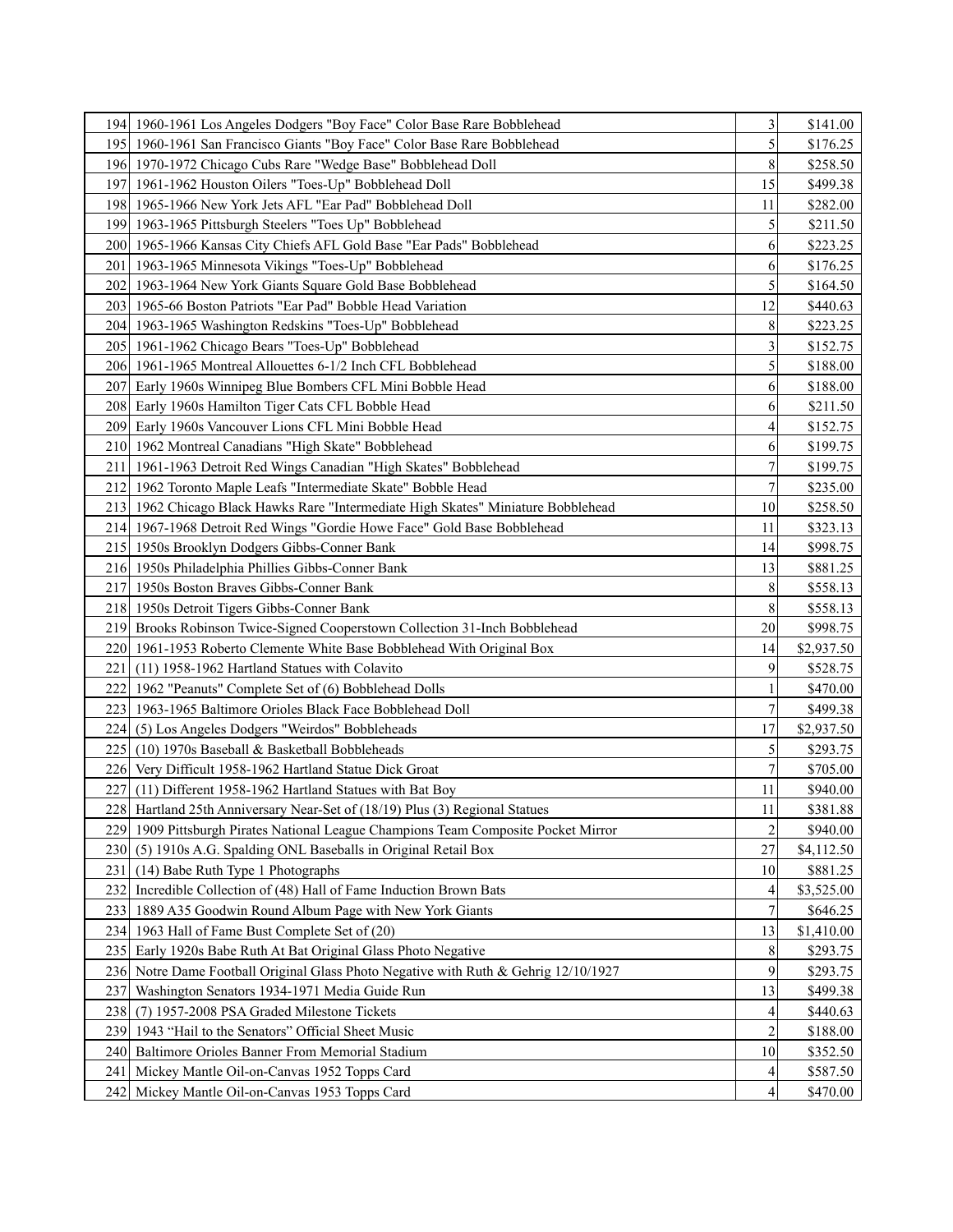|                  | 243   Willie Mays Oil-on-Canvas 1964 Topps Card                                                  | 5                | \$558.13    |
|------------------|--------------------------------------------------------------------------------------------------|------------------|-------------|
| 244              | Hand-Enhanced 1970 LeRoy Neiman Johnny Bench Painting                                            | $\boldsymbol{0}$ | \$0.00      |
| 245              | "The Babe Bows Out" Original Full Bleed 16x20 Nat Fein Photograph                                | $\theta$         | \$0.00      |
| 246 <sub>l</sub> | Christy Mathewson Single-Signed Baseball With Full JSA                                           | 28               | \$38,187.50 |
| 247              | Babe Ruth Single-Signed Home Run Special Ball                                                    | 24               | \$9,400.00  |
| 248              | Babe Ruth Signed Baseball With Full JSA                                                          | 30               | \$6,462.50  |
| 2491             | Ty Cobb/Stan Musial Dual-Signed Baseball With Full JSA                                           | 8                | \$5,581.25  |
|                  | 250 Thurman Munson Single-Signed Baseball With Full JSA                                          | 26               | \$5,581.25  |
| 251              | 1948 World Series Ball Signed by (21) Indians/Braves With (6) Hall of Famers                     | 11               | \$646.25    |
| 252              | 1950 World Champion New York Yankees Team-Signed Ball With DiMaggio, Rizzuto and Full JSA        | 22               | \$1,762.50  |
|                  | 253 1954 American League Champion Cleveland Indians Team-Signed Ball With Full JSA               | $\theta$         | \$0.00      |
|                  | 254 1955 New York Yankees Team Signed Baseball with Mantle                                       | 16               | \$1,116.25  |
|                  | 255 1955 New York Giants Team Signed Ball and Durocher Signed Ad                                 | 4                | \$282.00    |
|                  | 256 1956 Brooklyn Dodgers Team-Signed Ball With J. Robinson, Koufax and Full JSA                 | 10               | \$763.75    |
| 257              | 1969 American League All-Star Team-Signed Ball With T. Williams and Full JSA                     | 10               | \$558.13    |
|                  | 258 500 Home Run Club Baseball Signed by (11) With Mantle, Williams and Full JSA                 | 29               | \$1,645.00  |
| 259              | Charlie Berry Single-Signed Baseball With Full JSA                                               |                  | \$470.00    |
| 260 <sub>1</sub> | Connie Mack Single-Signed Baseball with Dated Inscription                                        | 21               | \$1,880.00  |
| 261              | Burleigh Grimes Single-Signed Baseball with Personalization                                      | 3                | \$258.50    |
| 262              | $(3)$ Multi-/Single-Signed Baseballs with Mantle & Williams                                      | 8                | \$763.75    |
| 263              | (4) Hall of Fame Single-Signed Baseballs with DiMaggio & Koufax                                  | 11               | \$940.00    |
| 264              | (5) Deceased Hall of Fame Pitcher Single-Signed Baseballs - Tough                                | 24               | \$8,812.50  |
| 265 <sub>1</sub> | (10) Deceased Hall of Fame Single-Signed Baseballs with (2) Reese                                | 11               | \$470.00    |
| 2661             | (20) Philadelphia Athletics Single-Signed Baseballs                                              | 6                | \$293.75    |
| 267              | (61) 1990-2001 Philadelphia Phillies Autographed Baseballs                                       | 5                | \$558.13    |
| 268              | (3) National League All-Stars Team-Signed Balls With 1979, 1980 and 1986                         | 3                | \$258.50    |
| 2691             | (4) Multi-Signed Superstar-Themed Balls With DiMaggio and Schmidt                                | 4                | \$293.75    |
| 270I             | (5) Multi-Signed Baseballs Including "Perfect Game" Ball With Koufax                             | 19               | \$1,527.50  |
| 271 I            | (17) Hall of Famer Single-Signed Baseballs With Aaron and T. Williams                            | 16               | \$1,116.25  |
| 272I             | (24) Hall of Famers Signed Baseballs - All Deceased                                              | 21               | \$1,997.50  |
| 2731             | (30) Hall of Famer Single-Signed Baseballs With Aaron, Mays and T. Williams                      | 20               | \$1,527.50  |
|                  | 274 Autographed Baseball Collection Lot of (32) with Aaron, Mays and Ripken                      | 15               | \$881.25    |
| 2751             | (42) Single-Signed Baseballs With Aaron, Drysdale and Hubbell                                    | 20               | \$1,880.00  |
|                  | 276 (59) Hall of Fame Single-Signed Baseballs with Deceased Players                              | $\,$ 8 $\,$      | \$1,762.50  |
|                  | 277 Collection of (60) Autographed Baseballs With Day and Power                                  | $12\,$           | \$1,175.00  |
|                  | 278 Single-Signed Baseball Collection of (71) with DiMaggio and Koufax                           | 18               | \$1,645.00  |
|                  | 279 (156) Baseballs with (141) Autographed with McGwire and HOFers                               |                  | \$881.25    |
|                  | 280 1932 World Champion New York Yankees Autograph Display of (36) Signatures with Ruth & Gehrig | 3                | \$7,050.00  |
| 281              | Ruth, Gehrig, Foxx Signed Display With Full JSA                                                  | 11               | \$5,287.50  |
| 282              | 1961 World Champion New York Yankees Display Signed by (45) With Mantle and Maris - Full JSA     | $\boldsymbol{0}$ | \$0.00      |
| 283              | Babe Ruth Signed Index Card - PSA/DNA 9                                                          | 6                | \$4,112.50  |
| 284 I            | Circa 1942 All-Time Greats Photo Signed by Ruth, Cobb, Speaker, Wagner, Lajoie & J. Collins      | 25               | \$9,400.00  |
| 285              | Roger Maris Signed Photograph With Full PSA/DNA - Graded "10"                                    | 2                | \$646.25    |
| 286              | Thurman Munson Signed 8 x 10 Photograph                                                          | 17               | \$940.00    |
| 287              | Honus Wagner Cut Signature With Full JSA                                                         | 11               | \$881.25    |
| 288              | Cy Young Cut Signature With Full JSA                                                             | 12               | \$763.75    |
| 289              | (5) Signed Perez-Steele Cards With Mantle, Williams and Koufax                                   | 3                | \$528.75    |
| <b>290</b>       | (23) Signed Hall of Fame Plaque Postcards With Paige                                             | 9                | \$587.50    |
| 291              | DiMaggio, Mantle, Ford and Martin Signed Photo With Full JSA                                     | $\mathfrak{Z}$   | \$705.00    |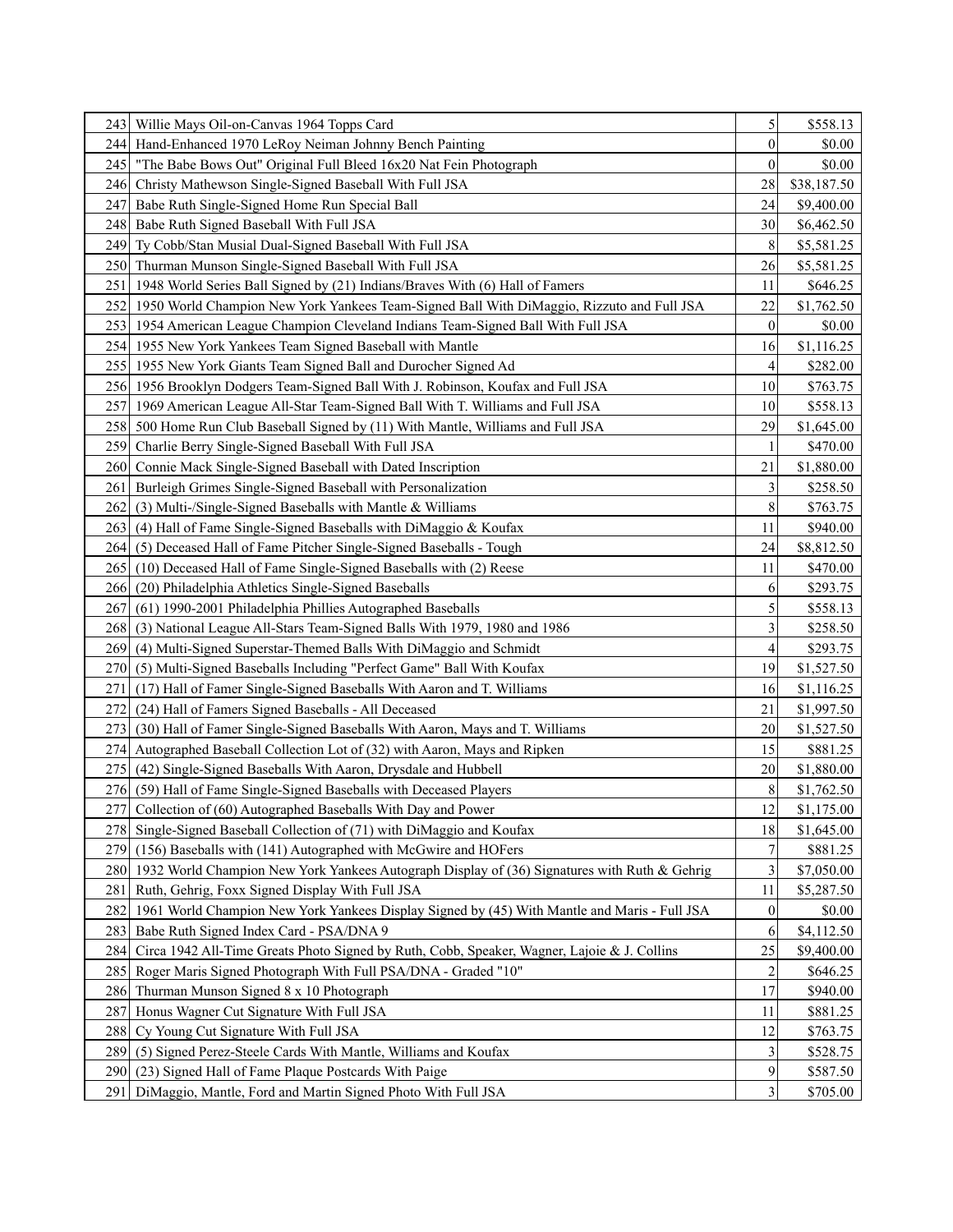| 292 I            | Mantle and T. Williams Signed Framed Displays                                                        | 10               | \$705.00   |
|------------------|------------------------------------------------------------------------------------------------------|------------------|------------|
| 2931             | (4) Ted Williams Signed "Batting Pose" Photographs                                                   | 12               | \$998.75   |
| 294 l            | Baseball: The Pride of America Poster Signed by (61)                                                 | 8                | \$881.25   |
|                  | 295 (3) Derek Jeter Signed Framed Photographs - Steiner                                              | 14               | \$822.50   |
|                  | 296 New York Centerfielders Signed Display With DiMaggio, Mantle, Mays and Snider                    | 10               | \$587.50   |
| 297              | New York Yankees "Team of the Century" Lithograph Signed by (8) With DiMaggio and Rizzuto            | 10               | \$705.00   |
| 2981             | (2) 500 Home Run Club Plaques Signed by (12) With (2) Mantle, Aaron and Williams                     | 8                | \$587.50   |
| 2991             | (10) Autographed Baseball Flats With Mantle, DiMaggio, Williams and Koufax                           | 8                | \$587.50   |
|                  | 300 1919 Player Contract Signed by Dazzy Vance and Jacob Ruppert - Full PSA/DNA                      | 3                | \$1,116.25 |
| 301              | 1935 Frankie Crosetti Player's Contract Signed by Crosetti, Ruppert and Harridge                     | $\boldsymbol{0}$ | \$0.00     |
|                  | 302 Lou Gehrig Signed Mini-Bat With Full PSA/DNA                                                     | 7                | \$2,115.00 |
|                  | 303 1959 Fleer Ted Williams #11 Foxx/Williams Dual-Signed Card—PSA/DNA "Authentic"                   | 12               | \$2,585.00 |
| 304I             | 1961 Life Magazine Display Signed by Mantle With Maris Cut and Full JSA                              | 14               | \$587.50   |
| 305 I            | Mickey Mantle Signed Baseball Glove With Full JSA                                                    | 10               | \$940.00   |
| 306 <sub>1</sub> | (35) 1982-83 Big League Collection Autographed Group with Williams, Mantle & DiMaggio                | 17               | \$763.75   |
|                  | 307 Honus Wagner Signed Envelope With Full JSA                                                       | 5                | \$470.00   |
|                  | 308 1952 Brooklyn Dodgers Spring Training Roster Signed by (8) With Campanella and Robinson          | 5                | \$470.00   |
|                  | 309 Roy Campanella Signed Perez-Steele Display with Multi-Signed Dodgers Photo including Koufax      | 4                | \$411.25   |
|                  | 310 Mickey Mantle Signed Yankees Cap With Full JSA                                                   | 2                | \$323.13   |
| 311              | Ted Williams Signed Framed Boston Red Sox Jersey                                                     | 15               | \$998.75   |
| 312              | (4) Signed Baseball Items With Mantle, T. Williams and Full JSA                                      | 13               | \$940.00   |
|                  | 313 (18) Signed Baseball Publications With Mantle and Koufax                                         | 3                | \$470.00   |
|                  | 314 1982 BLC Lot of (15) Mantle, Williams and DiMaggio Signed PSA/DNA                                | 20               | \$2,115.00 |
|                  | 315 (2) Cincinnati Reds "Civil Rights Game" Jerseys Signed by (100+) With Pujols, Rose and Strasburg | 7                | \$1,057.50 |
|                  | 316 (9) Single-Signed Baseball Items With Aaron, DiMaggio and T. Williams                            | 19               | \$1,762.50 |
|                  | 317 Autograph Collection of (19) with Koufax and Martin Baseballs                                    | 8                | \$763.75   |
|                  | 318 Incredible Autograph Collection with (900+) Pieces                                               | 23               | \$2,585.00 |
|                  | 319 (2) Multi-Signed Mickey Mantle Signed Items with DiMaggio                                        | 10               | \$763.75   |
|                  | 320 (5) DiMaggio, Mantle and T. Williams Signed Flats With Full JSA                                  | 10               | \$705.00   |
| 321              | (23) Autographed Cereal Boxes With Many Hall of Famers                                               | 12               | \$763.75   |
| 322              | Multi-Signed Hall of Fame Baseball Bat with Koufax & Reese                                           | 13               | \$440.63   |
| 3231             | 2008 All-Star Game Bat Signed by A-Rod - PSA/DNA 10                                                  | 8                | \$499.38   |
| 324 I            | 1956 and 1959 Kansas City Athletics Team-Signed Bats With Maris                                      | 15               | \$763.75   |
|                  | 325 (9) Commemorative Baseball Bats with (4) Signed                                                  | 5                | \$352.50   |
|                  | 326 (13) Autographed Baseball Bats With Mays and Mathews                                             | 16               | \$1,116.25 |
| 3271             | Modern Player Autograph Collection of (19) With A-Rod Bat                                            | 18               | \$1,116.25 |
| 328              | Cooperstown Bat Company Single-Signed Mickey Mantle Bat with Inscriptions                            | 9                | \$1,880.00 |
| 329              | (13) Multi-/Single-Signed Bats with Aaron & Mays                                                     | 22               | \$998.75   |
| 330I             | (20) Cooperstown Bat Company Single-Signed Bats with Koufax                                          | 14               | \$1,292.50 |
| 331              | Tony Lazzeri 1930-1934 Game-Used Bat With Full PSA/DNA                                               | 4                | \$2,115.00 |
| 332              | Mike Schmidt 1984 Signed Game-Used Bat - PSA/DNA GU-8.5                                              | 14               | \$1,116.25 |
| 3331             | (2) Signed Game-Used Bats Including Murray and Palmeiro                                              | 5                | \$411.25   |
| 334              | Bo Belinsky 1962-1964 Los Angeles Angels Game-Worn Jacket                                            | 11               | \$1,762.50 |
| 335              | Jack Urban 1959 Kansas City Athletics Game-Worn Road Jersey                                          | 5                | \$587.50   |
|                  | 336 1964 Barney Schultz Game-Worn World Series Jersey (Game 3, Mantle's Record-Breaking Home Run)    | 2                | \$1,527.50 |
| 337              | Phil Roof 1966 Kansas City Athletics Signed Game-Worn Home Vest                                      | $\mathbf{0}$     | \$0.00     |
| 338              | Bert Campaneris 1967 Kansas City Athletics Game-Worn Road Vest                                       | 6                | \$705.00   |
| 3391             | Dusty Baker 1973 Atlanta Braves Game-Worn Road Jersey                                                | 8                | \$587.50   |
|                  | 340 Phil Niekro 1980 Atlanta Braves Game-Worn Home Jersey                                            | 12               | \$763.75   |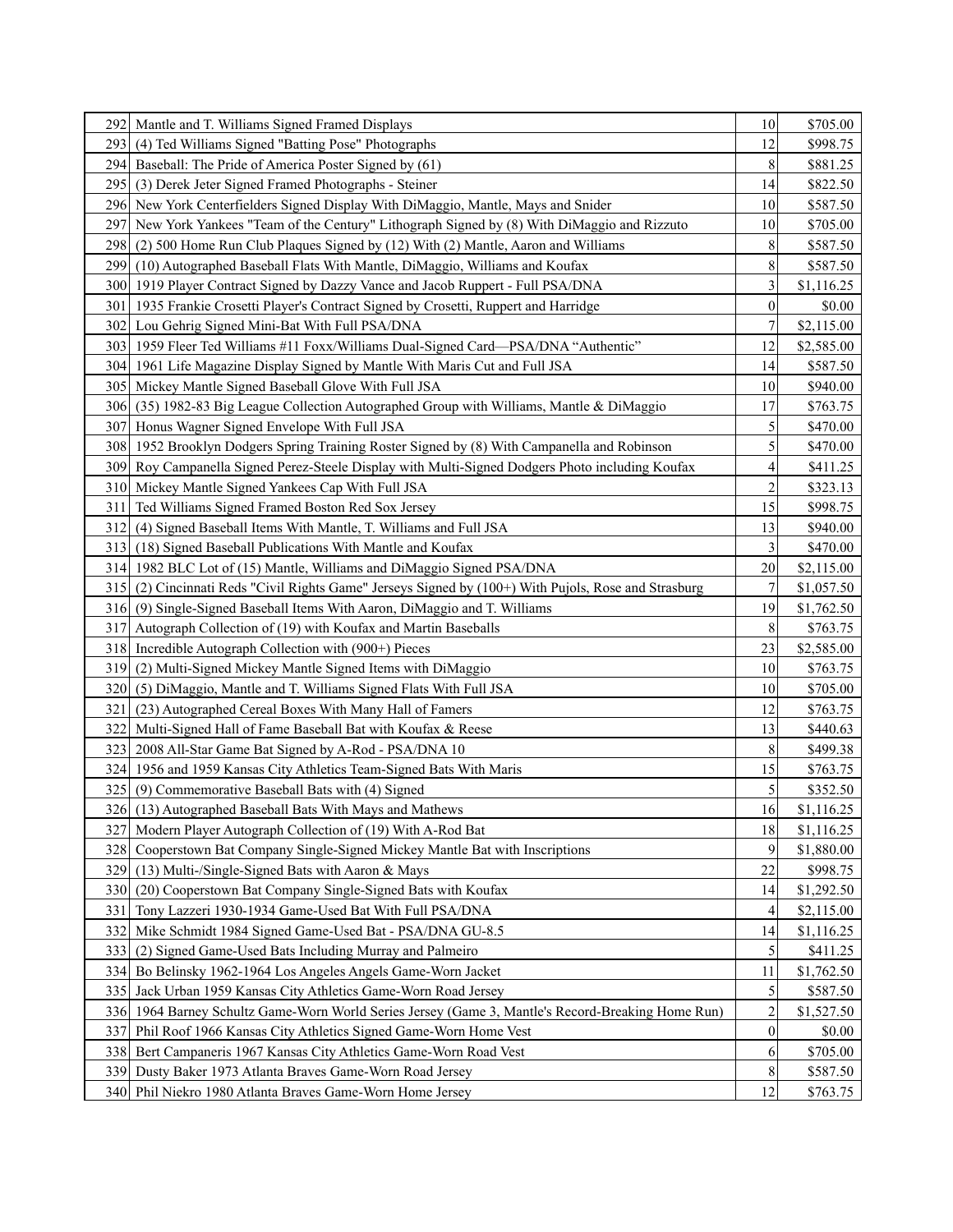| 341 I            | Gary Matthews 1980 Atlanta Braves Game-Worn Road Jersey                                      | 7                       | \$323.13   |
|------------------|----------------------------------------------------------------------------------------------|-------------------------|------------|
| 342 I            | (2) 1981 Atlanta Braves Game-Worn Jerseys With Lum and C. Washington                         | 9                       | \$558.13   |
|                  | 343 Joaquin Benoit 2002 Game-Worn Washington Senators Throwback Jersey                       | $\mathbf{0}$            | \$0.00     |
|                  | 344 Trevor Hoffman 2005 San Diego Padres Signed Game-Worn Home Jersey                        | 6                       | \$470.00   |
|                  | 345 (2) 2004 Bowie Baysox Class AA Special Event Game-Worn Jerseys                           | 5                       | \$164.50   |
|                  | 346 (3) New York Yankees Game-Worn Batting Practice Jerseys With Leiter, Lidle and J. Niekro | $\overline{c}$          | \$188.00   |
|                  | 347 1975 Mel Stottlemyre Game-Issued New York Yankees Road Ensemble                          | $\boldsymbol{0}$        | \$0.00     |
| 3481             | Carlton Fisk 1975 Boston Red Sox Game-Worn Road Jersey                                       | 10                      | \$998.75   |
|                  | 349 Frank Howard Signed 1972 Washington Senators Home Jersey                                 | 4                       | \$499.38   |
|                  | 350 Frank Howard 1972-1973 Signed Game-Worn Detroit Tigers Home Jersey                       | 4                       | \$558.13   |
|                  | 351 Tommy Lasorda 1994 Signed Game-Worn Los Angeles Dodgers Home Jersey                      | 0                       | \$0.00     |
| 352              | Chipper Jones 2005 Atlanta Braves Game-Worn Batting Practice Jersey                          | $\overline{c}$          | \$246.75   |
| 3531             | Travis Hafner 2007 Cleveland Indians Game-Worn Alternate Jersey                              | $\boldsymbol{0}$        | \$0.00     |
| 354 I            | David Wright 2007 Civil Rights Game New York Mets Game-Worn Ensemble                         | 6                       | \$411.25   |
|                  | 355   Miguel Cabrera 2005 Florida Marlins Game-Worn Home Jersey                              | $\boldsymbol{0}$        | \$0.00     |
|                  | 356 Miguel Cabrera Signed Game-Used Lot With Bat, Cap, Cleats and Batting Gloves             | 4                       | \$587.50   |
|                  | 357 Hanley Ramirez 2009 Florida Marlins Signed Game-Worn Road Jersey                         |                         | \$822.50   |
|                  | 358 Hanley Ramirez Signed Game-Used Lot With Bat, Cleats, Cap and Batting Gloves             |                         | \$587.50   |
|                  | 359 (4) Gary Sheffield 2006 Signed Game-Used Bats                                            | 3                       | \$381.88   |
|                  | 360 (4) 1990s Game-Used Bats With (2) J. Gonzalez                                            |                         | \$176.25   |
| 361              | (11) 1989-2002 New York Yankees Game-Issued Batting Practice Jerseys - Steiner               | 4                       | \$440.63   |
| 362              | (15) New York Yankees Batting Practice and Spring Training Jerseys - Steiner                 | 4                       | \$470.00   |
|                  | 363 (18) 1987-2006 New York Yankees Game-Worn Spring Training/Batting Practice Jerseys       | 5                       | \$646.25   |
|                  | 364 1996-1998 Darryl Strawberry Game-Worn New York Yankees Jacket                            | 9                       | \$293.75   |
| 365              | "Juan Marichal Day" 2005 Game-Used Base                                                      | 9                       | \$352.50   |
|                  | 366 Florida Panthers Lot With Signed Game-Used Vanbiesbrouck Stick and First Game Ticket     | $\boldsymbol{0}$        | \$0.00     |
| 367              | Marcus Allen 1993-1994 Kansas City Chiefs Signed Game-Worn Helmet                            | 9                       | \$646.25   |
|                  | 368 (16) Game-Worn College Football Jerseys With UCLA, Ole Miss and Tennessee                | 7                       | \$881.25   |
|                  | 369 (16) Game-Worn College Football Jerseys With Miami and Texas                             | 6                       | \$763.75   |
|                  | 370 1979-1981 Isiah Thomas University of Indiana Game-Worn Road Jersey                       | 21                      | \$3,231.25 |
| 371              | 1993-94 Isiah Thomas Detroit Pistons Game-Worn Road Jersey                                   | 12                      | \$1,116.25 |
| 3721             | Isiah Thomas Autographed CBA All-Star Jersey                                                 | $\theta$                | \$0.00     |
| 3731             | 1998 Steve Young Pro Bowl Game-Worn Jersey                                                   | 19                      | \$2,350.00 |
|                  | 374 1998 Trent Dilfer Pro Bowl Game-Worn Jersey                                              | 4                       | \$381.88   |
|                  | 375   1996 Isaac Bruce "Battle of the Gridiron" Worn Jersey-Signed                           | $\overline{\mathbf{c}}$ | \$323.13   |
|                  | 376 1996 Kevin Greene "Battle of the Gridiron" Worn Jersey—Signed                            |                         | \$293.75   |
| 377I             | 1994 Willie Roaf New Orleans Saints Game-Worn Helmet                                         |                         | \$381.88   |
|                  | 378 1997 Wesley Walls Carolina Panthers Game-Worn Helmet                                     | 10                      | \$499.38   |
| 379              | 2002 Herman Moore New York Giants Game-Worn Helmet                                           | 2                       | \$323.13   |
|                  | 380 1946 Sears-Roebuck Cleveland Browns Uncut Sheet of (8) Cards with Pre-Rookie Graham      | 4                       | \$2,232.50 |
|                  | 381 1952 Bowman Large Football Near Set (139/144)                                            | 24                      | \$6,462.50 |
| 382              | Complete Set of (10) 1948 Baltimore Colts Matchbooks - All SGC 40                            | $\overline{0}$          | \$0.00     |
| 383              | 1948 Leaf Football Near Set of (95/98) Cards                                                 | 10                      | \$1,292.50 |
| 384              | 1949 Leaf Football Complete Set of (49)                                                      | 6                       | \$940.00   |
| 385 I            | 1950 Topps Felt Backs Near Set (93/100) with (11) Yellow Duplicates                          | 40                      | \$5,875.00 |
| 386 <sub>1</sub> | 1950 Topps Felt Backs Jackie Jensen (Yellow) PSA 8--None Better                              | 13                      | \$763.75   |
| 387              | 1950 Topps Felt Backs Joe Paterno (Blue) Rookie--PSA 6.5                                     | 13                      | \$2,115.00 |
|                  | 388 1951 Bowman Football Complete Set of (144) Cards                                         | 12                      | \$763.75   |
|                  | 389 1952 Bowman Football Large Near-Set of (142/144)                                         | 29                      | \$5,287.50 |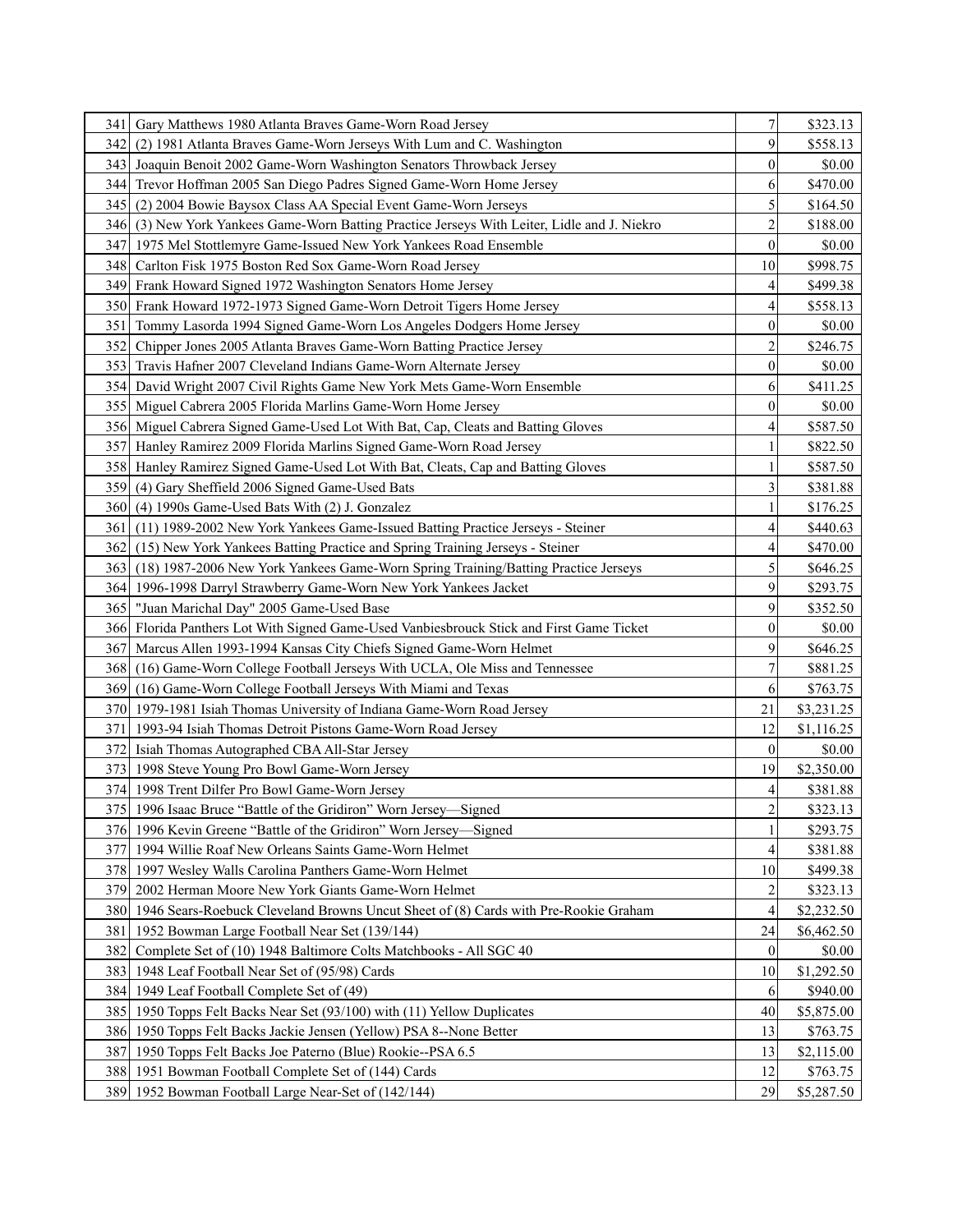| 390 <sub>l</sub> | 1952 Bowman Small Football Complete Set of (144/144)                                                              | 10               | \$646.25             |
|------------------|-------------------------------------------------------------------------------------------------------------------|------------------|----------------------|
| 391              | 1953 Bowman Football Complete Set of (96)                                                                         | 20               | \$1,645.00           |
| 392              | 1955 Topps All-American Football Complete Set (100/100)                                                           | 26               | \$2,937.50           |
| 393              | 1948-1962 Bowman, Fleer and Topps Football Lot                                                                    | 18               | \$1,527.50           |
| 394I             | (36) 1948 Leaf Football High Numbers with Bednarik & Nomellini RC                                                 | 18               | \$1,527.50           |
| 395 I            | 1950 Bowman Football Starter Set (90/144) & (29) 1952 Bowman Football Small Singles                               | 16               | \$646.25             |
| 396 <sub>l</sub> | 1950 Topps Felt Backs Darrell Royal Rookie (Yellow) PSA 5                                                         | 6                | \$258.50             |
| 397              | (6) 1950 Topps Felt Backs PSA Graded Cards with (5) Yellow                                                        |                  | \$470.00             |
| 398              | 1954 Bowman Football Complete Set of (128) Cards                                                                  | 9                | \$646.25             |
| 399              | 1955 Bowman Football Complete Set (160/160)                                                                       | 15               | \$528.75             |
|                  | 400 1956 Topps Football Complete Set (120/120) with (6) Checklist/Contest Cards                                   | 14               | \$558.13             |
| 401              | 1957 Topps Football Complete Set of (154) Cards                                                                   | 23               | \$2,467.50           |
| 402              | 1958 & 1959 Topps Football Complete Sets                                                                          | 24               | \$1,880.00           |
| 403              | 1957 Topps Football Complete Set (154/154) with Blony Checklist                                                   | 16               | \$998.75             |
| 4041             | 1960-1963 Fleer Football Complete/Near Set Run                                                                    | 19               | \$1,645.00           |
| 4051             | 1962 Post Cereal Football Near Set of (196/200)                                                                   | 13               | \$822.50             |
|                  | 406 1965 Topps Football Complete Set of (176) Cards                                                               | 15               | \$998.75             |
| 407              | 1961 Topps Football Complete Set of (198/198)                                                                     | 4                | \$470.00             |
| 408              | (3) 1960-1964 Fleer & Philadelphia Gum Football Complete Sets                                                     | 15               | \$1,292.50           |
| 409              | (3) 1964-1967 Topps Football Complete Sets                                                                        | 22               | \$2,232.50           |
| 4101             | 1966 & 1967 Topps Football Complete Sets                                                                          | 11               | \$587.50             |
| 411              | 1968 & 1969 Topps Football Complete Sets with Inserts                                                             | 14               | \$646.25             |
| 412              | 1968 Topps Football Test Teams Complete Set of (25)                                                               | 17               | \$2,820.00           |
|                  | 413 1972 Topps Football Complete Set of (351/351)                                                                 | 21               | \$1,645.00           |
| 4141             | (5) 1971-1976 Topps Football Complete/Near Sets                                                                   | 27               | \$2,350.00           |
| 4151             | 1972 Washington Redskins NFC Champions Salesman Sample Ring                                                       | 6                | \$1,880.00           |
|                  | 416 1988-2009 Goal Line Art Gold Edition (#/100) Complete Set of (192) Signed Postcards                           | 19               | \$14,100.00          |
| 417              | Hall of Fame Football Helmet Signed by (22) Quarterback Greats                                                    | 12               | \$1,645.00           |
|                  | 418 Favre, P. Manning and Montana Signed Full-Sized Helmets                                                       | 10               | \$940.00             |
|                  | 419 (6) Hall of Fame Quarterbacks Signed Helmets With Namath, Elway and Staubach                                  | 14               | \$1,116.25           |
| 420              | Walter Payton Signed & Framed Jersey with $(4)$ Inscriptions                                                      | 22               | \$1,410.00           |
| 421              | "Coal Mine to Goal Line" Litho Signed by (5) With Unitas and Montana                                              | 15               | \$998.75             |
| 422              | (4) Difficult Football Hall of Famer Signed Items                                                                 | 16               | \$822.50             |
| 423              | (5) Autographed Football Lithographs With Montana, Marino and Namath                                              | 10               | \$587.50             |
| 424              | Hall of Fame Football Executive Bert Bell Signed Check Lot (200)                                                  | $10\,$           | \$1,116.25           |
|                  | 425 Ali/Beatles 1964 Framed Photo Signed by Ali - Full PSA/DNA                                                    | $\overline{0}$   | \$0.00               |
|                  |                                                                                                                   |                  | \$2,115.00           |
| 427              | 426 Signed Muhammad Ali/LeRoy Neiman "Athlete of the Century" Serigraph                                           | 3                |                      |
|                  | Signed Stephen Holland "Ali 1965" Giclee-on-Canvas                                                                |                  | \$2,937.50           |
|                  | 428 Autographed Stephen Holland "Ali In His Prime" Giclee-on-Canvas                                               | 6                | \$2,350.00           |
| 429              | Unique Muhammad Ali Autographed Boxing Glove with Original Sketch                                                 | 6                | \$1,997.50           |
| 430              | "Sting Like a Bee" Serigraph - Created and Signed by Muhammad Ali                                                 | 3                | \$499.38             |
| 431              | Muhammad Ali 16x20 Photograph Signed Cassius Clay                                                                 | 10               | \$705.00             |
| 432              | Easton Press Muhammad Ali His Life & Times LE Autographed Book                                                    | 6                | \$499.38             |
| 433              | "Muhammad Ali: His Life & Times" Autograph Book                                                                   | 3                | \$199.75             |
| 434              | "Muhammad Ali; In Perspective" Autographed Hardback Book                                                          | $\boldsymbol{0}$ | \$0.00               |
| 435              | (2) Muhammad Ali Signed "Soul of a Butterfly" Books                                                               | 2                | \$246.75             |
|                  | 436 Muhammad Ali Black Trunk Signed Salvino                                                                       | $\mathbf{0}$     | \$0.00               |
|                  | 437 Muhammad Ali vs Joe Frazier Signed 1971 Fight Pennant<br>438 Ali vs Foreman 1974 Zaire Fight Red Felt Pennant | 2<br>1           | \$323.13<br>\$117.50 |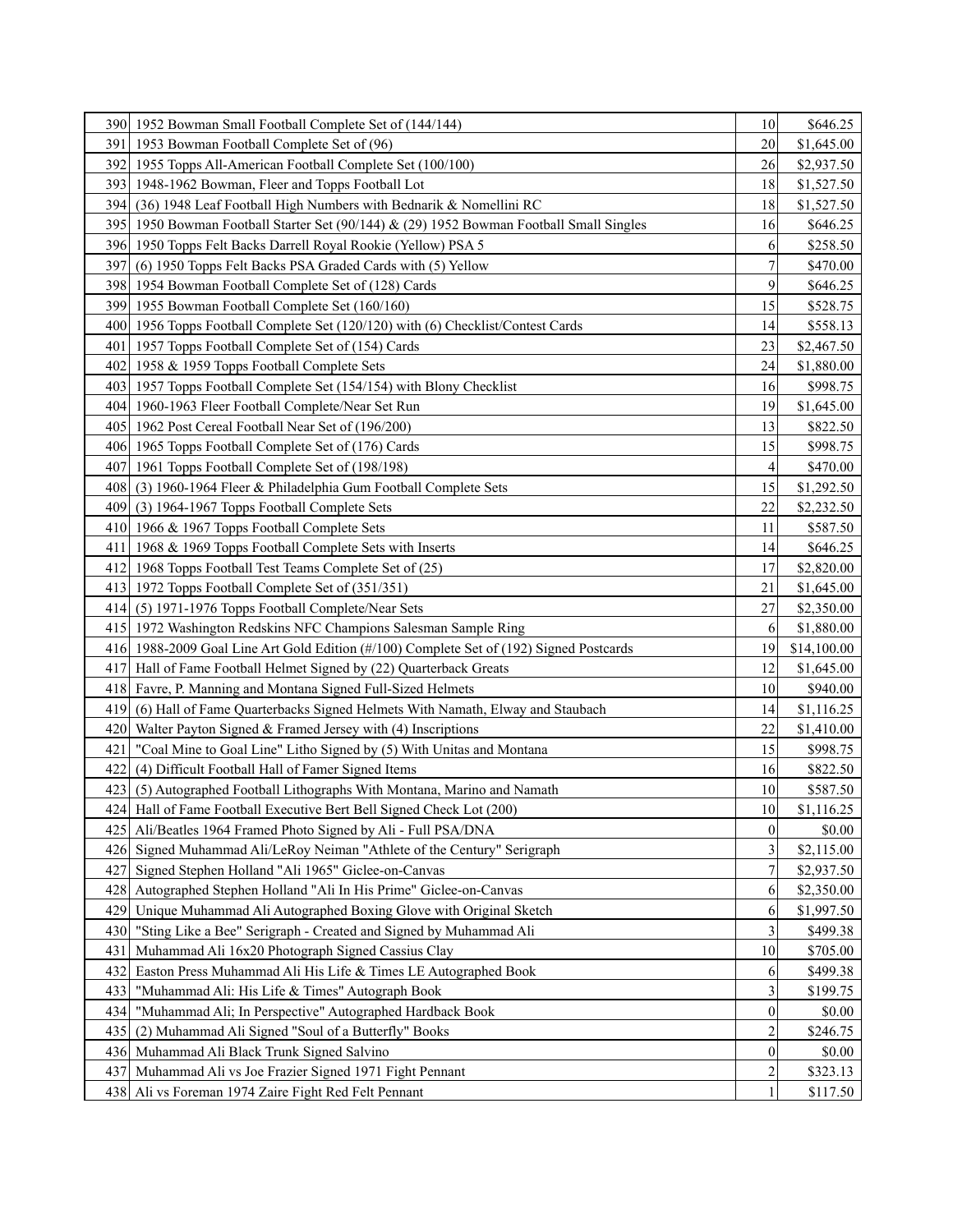| 4391  | Muhammad Ali vs George Foreman Rare Zaire White Felt Pennant                             |                         | \$176.25   |
|-------|------------------------------------------------------------------------------------------|-------------------------|------------|
| 4401  | Muhammad Ali Signed Tribute Invitation                                                   | 3                       | \$199.75   |
| 441   | Muhammad Ali vs Joe Frazier 1971 On-Site Commemorative Gold Glove & On-Site Pennant      |                         | \$293.75   |
| 4421  | Ali vs Coopman 1976 Rare On-Site Commemorative Gold Glove with On-Site Pennant           |                         | \$352.50   |
|       | 443 Final Prototype Pair of Adidas Muhammad Ali Confidence Shoes - Rare                  | 3                       | \$199.75   |
| 444   | Muhammad Ali Portrait Boxing Boots by Andy Warhol                                        | 5                       | \$235.00   |
| 445   | Muhammad Ali "AKA Cassius Clay" One-Sheet Movie Poster, 1970                             | 6                       | \$587.50   |
| 446   | Muhammad Ali "The Greatest" German Movie One-Sheet Poster, 1974                          | 0                       | \$0.00     |
| 447   | 1960s Muhammad Ali & Howard Cosell Punching Puppets                                      |                         | \$117.50   |
|       | 448 1976 Muhammad Ali 10" Mego Action Figure in Original Box                             | 4                       | \$164.50   |
| 4491  | 1986 Effanbee Muhammad Ali Vinyl 18" Doll Mint in Box                                    | 0                       | \$0.00     |
| 4501  | (24) Muhammad Ali Mint-in-Box Dolls and Figurines                                        | 2                       | \$176.25   |
| 451   | (2) Circa 1890s John L. Sullivan and James J. Corbett Cabinets                           | 4                       | \$558.13   |
| 452 l | 1910 James Jeffries vs. Jack Johnson RPPC with (2) Stubs                                 |                         | \$352.50   |
|       | 453 1926 Dempsey vs. Tunney World's Championship 3-Inch Medallion from First Fight       | $\boldsymbol{0}$        | \$0.00     |
|       | 454 1935 J.A. Pattreiouex #32 Joe Louis PSA 8—None Better                                | 16                      | \$1,762.50 |
| 4551  | (3) 1928-1939 English Boxing Complete Sets                                               | 15                      | \$499.38   |
|       | 456 (26) 1901-1956 Boxing Singles with Several Hall of Famers                            | 8                       | \$440.63   |
| 4571  | 1948 Leaf Boxing Card Complete Set (49) on Tougher Cream Stock                           | 3                       | \$411.25   |
|       | 458 1951 Topps Ringside Boxing Near Set of (87/96) with #49 Murphy                       | 9                       | \$587.50   |
| 459   | Muhammad Ali Signed Index Card - PSA/DNA 10                                              | 5                       | \$282.00   |
|       | 460 Muhammad Ali/Chuck Wepner Signed 20x16 Photo With Steiner COA                        | 5                       | \$411.25   |
| 461   | Muhammad Ali Signed "The Greatest" Toon Art Lithograph                                   | 12                      | \$499.38   |
| 462   | Muhammad Ali Single-Signed Baseball with Steiner & JSA                                   | 5                       | \$293.75   |
| 4631  | Muhammad Ali Signed & Framed Boxing Trunks                                               | 13                      | \$528.75   |
| 4641  | Muhammad Ali Signed Boxing Glove and Baseball - Full JSA                                 | 16                      | \$998.75   |
| 4651  | G.O.A.T. Muhammad Ali Signed Mega-Book                                                   | 9                       | \$1,645.00 |
|       | 466 Muhammad Ali/Joe Frazier Signed Boxing Gloves Shadowbox Display                      | 7                       | \$822.50   |
| 467   | E-Series Non-Sport Set and Near Set Card Collection With 1896 Yellow Kid Comics          | 17                      | \$2,350.00 |
|       | 468 1933-40 R73 Goudey Indian Gum Near Set of (212/216) with (2) Premiums                | 13                      | \$2,702.50 |
| 4691  | $(11)$ 1920s-1950s Non-Sport Sets and Near-Sets                                          |                         | \$470.00   |
|       | 470 1959 Fleer Three Stooges #16 Checklist Back White Back PSA 8                         | 19                      | \$7,637.50 |
| 471   | Circa 1860s Abraham Lincoln CDV with Brady's Back Mark                                   |                         | \$587.50   |
| 472   | Circa 1862-1863 Abner Doubleday Civil War CDV                                            | 0                       | \$0.00     |
|       | 473 1882 Bailey, Dix & Mead Sitting Bull Cabinet                                         | $\overline{\mathbf{3}}$ | \$705.00   |
| 474 I | Circa 1890s Buffalo Bill Cody Cabinet                                                    | 10                      | \$381.88   |
|       | 475 1893 Arbuckle Coffee "Sports and Pastimes of All Nations" Complete Set of (51) Cards | $\bf{0}$                | \$0.00     |
|       | 476 1895 Buffalo Bill N566 Newsboy Cabinet - SGC 60                                      | 14                      | \$558.13   |
| 477   | 1896 Whitehead & Hoag Little Pinkies Complete Set of (20) Pins                           | $\boldsymbol{0}$        | \$0.00     |
|       | 478 (4) Circa 1910s Billie Burke Poses Pennants                                          |                         | \$352.50   |
|       | 479 (7) Circa 1910s "L" Leather Premiums with Geronimo                                   | 12                      | \$2,467.50 |
| 4801  | (5) 1890 N324 S.F. Hess "Terms of Poker Illustrated" Singles                             | 9                       | \$411.25   |
| 481   | (12) 1893 N135 W. Duke Sons & Co. "Talk of the Diamond" Cards                            | 7                       | \$705.00   |
| 482   | (61) 1895 N566 Newsboy Non-Sport Premiums with (5) Russell                               | 8                       | \$587.50   |
| 483   | (319) 1933-1942 War-Related Non-Sports Collection with High Numbers                      | 4                       | \$646.25   |
| 484   | $(92)$ 1930s-1942 "R" Non-Sports Type Collection                                         | 10                      | \$763.75   |
| 485   | (790+) 1940-41 R177 Gum Inc. Zoom Series 1-3 Singles                                     | 15                      | \$2,585.00 |
| 4861  | $(200+)$ 1930s-1940s Non-Sports Singles with G-Men                                       |                         | \$1,116.25 |
| 487   | 1940s-1950s Non-Sport Card Lot With 1952 Topps Look 'n See                               | 14                      | \$470.00   |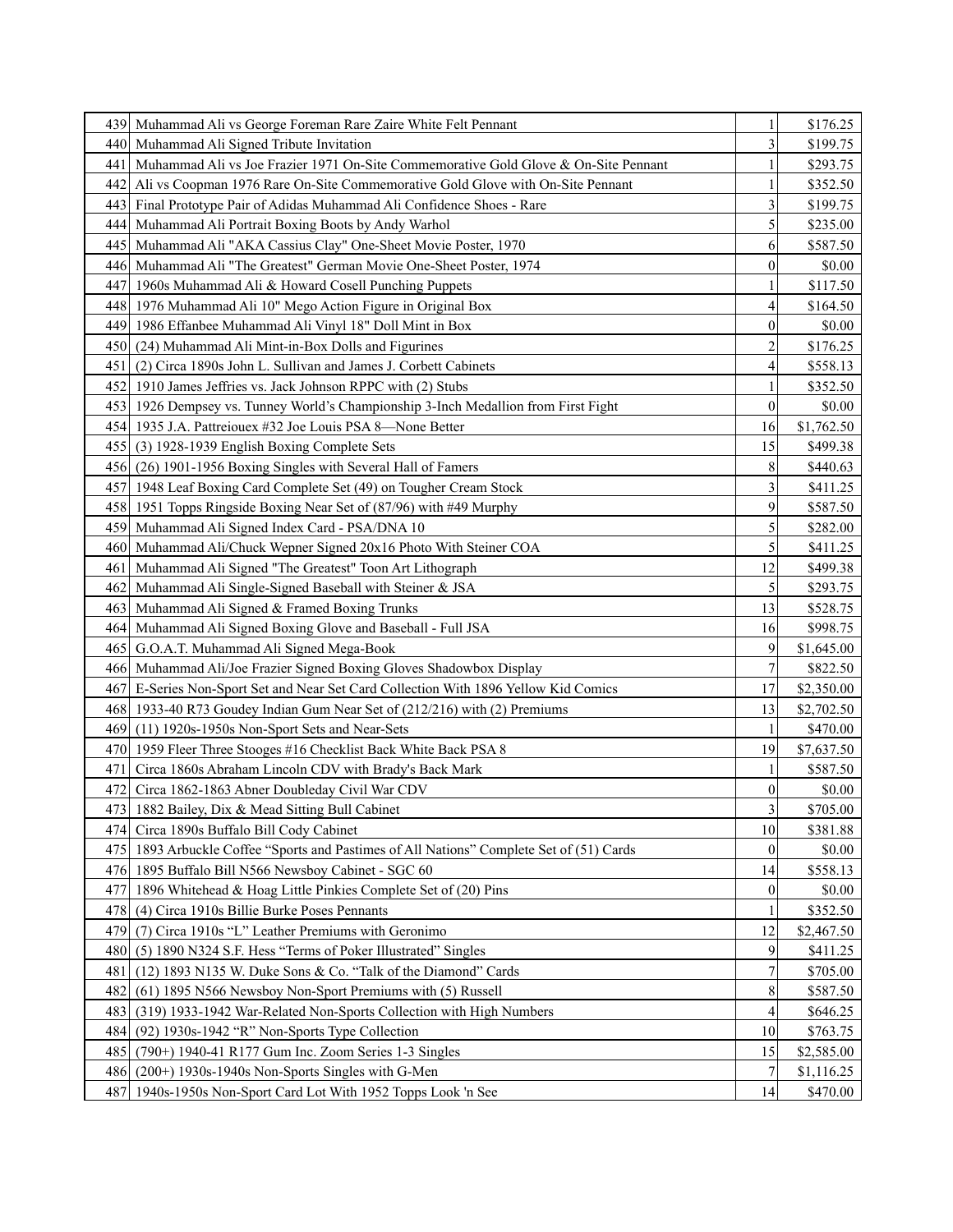| 488              | $(6)$ 1910-1956 American Indian Complete/Near Sets & Albums                                       | 6                       | \$282.00   |
|------------------|---------------------------------------------------------------------------------------------------|-------------------------|------------|
| 489              | Thomas Jefferson Free Frank Signature on an Envelope Sent to Monticello                           | 7                       | \$4,406.25 |
| 490              | Vintage Declaration of Independence Red Silk, Circa 1826                                          | 11                      | \$440.63   |
| 491              | "Atom Man vs. Superman" Movie Poster With (4) Cast Member Signatures                              | $\mathbf{0}$            | \$0.00     |
| 492              | 1981 Special Olympics/Superman II Program Signed by (14) with Pele & Reeves                       | $\boldsymbol{0}$        | \$0.00     |
| 493              | 1964-1965 G.I. Joe Collectibles With Loaded Foot Locker and Combat Jeep                           | 13                      | \$1,116.25 |
| 494              | (16) Presidential/Political/Celebrity Signed Baseballs with Kissinger, Nixon and Clinton          | 22                      | \$1,880.00 |
| 495              | Entertainment Autographed Balance of Collection                                                   | 5                       | \$646.25   |
| 496              | Elton John Signed Buffalo Sabres Jersey With Full JSA                                             | 3                       | \$558.13   |
| 4971             | (3) Elton John Stage Hats From "Elton's Closet" Charity Event                                     | 4                       | \$352.50   |
|                  | 498 Elton John 1990s Concert Jacket                                                               | 4                       | \$411.25   |
|                  | 499 Eclectic Grouping of 1930-1950s Americana and Sports Memorabilia                              | 6                       | \$323.13   |
| 500              | Circa 1900s Bachrach & Brothers Baltimore Orioles Champions Postcard—SGC 10                       | 11                      | \$440.63   |
| 501              | 1907 Hull Postcards Jiggs Donahue SGC 10-Only Graded                                              | $\overline{4}$          | \$152.75   |
| 502              | 1909 E92 Dockman & Sons Larry Doyle (Throwing) SGC 60                                             | 1                       | \$176.25   |
|                  | 503   1909-11 T206 Old Mill Cigarettes Arch Persons (Southern Leaguer) SGC 80                     | 14                      | \$499.38   |
|                  | 504 1938 Goudey #274 Joe DiMaggio PSA 2                                                           | 12                      | \$763.75   |
|                  | 505 (2) 1952 Topps Baseball New York Yankee Star Cards with Rizzuto & Martin—Both PSA             | 6                       | \$323.13   |
|                  | 506 1959 Bazooka Ernie Banks Shortprint SGC 80                                                    | 19                      | \$822.50   |
| 507              | 1965 Kahn's Wieners Frank Robinson PSA 9                                                          | 11                      | \$499.38   |
|                  | 508 1965 Kahn's Wieners Hank Aaron & Willie Stargell—Both PSA 7.5-8                               | 8                       | \$499.38   |
|                  | 509 1919 W552 Baseball Positions Sheet of (15) Cards                                              | $\boldsymbol{0}$        | \$0.00     |
|                  | 510 (6) 1941 Sporting News Type I Baseball Team Photos                                            | 4                       | \$152.75   |
| 511              | 1949 AAABA Championship Sterling Silver Medallion                                                 | $\boldsymbol{0}$        | \$0.00     |
| 512 <sub>1</sub> | Rare 1955 Tour of Japan Program With Mantle on Cover                                              | 2                       | \$129.25   |
| 513              | 1956 & 1967 Topps Mickey Mantle Cards                                                             | 12                      | \$381.88   |
| 514 <sub>l</sub> | 1961 Honus Wagner Otto Milk Box                                                                   | 1                       | \$117.50   |
| 5151             | 1960s New York Yankees Old-Timers Pennant                                                         | 1                       | \$117.50   |
|                  | 516 Babe Ruth Humungous Promotional Bat                                                           | 3                       | \$258.50   |
| 517              | 1961 Golden Press Complete Set of (33) and Full Unpunched Album                                   | 13                      | \$646.25   |
|                  | 518 (69) 1939-1966 Baseball Exhibits Group with Mantle                                            | 10                      | \$440.63   |
| 519 <sub>1</sub> | 1965 Kahn's Wieners High-Grade Partial Set of (35/45)                                             | 13                      | \$1,116.25 |
|                  | 520 1964 & 1971 Topps Coins Complete Sets                                                         | 18                      | \$940.00   |
|                  | 521   1973-74 Topps Baseball Checklist Hoard of (358) with 26 PSA-Graded                          | 28                      | \$1,116.25 |
|                  | 522 (3) 1974-1977 Kellogg's Baseball Factory Sets                                                 | $\mathbf{1}$            | \$176.25   |
|                  | 523 Johnny Bench Oil-on-Canvas - 1973 Topps Card                                                  | 6                       | \$188.00   |
| 524 <sub>l</sub> | (585+) 1994-2002 Baseball Refractors, Artist Proofs and Parallels                                 | 7                       | \$258.50   |
| 525 <sub>1</sub> | Mickey Mantle "On One Field" (126/1000) Lithograph                                                | $\overline{\mathbf{c}}$ | \$129.25   |
| 526              | Tris Speaker Signed Magazine Photograph—PSA/DNA Authentic                                         | 13                      | \$499.38   |
| 527              | Connie Mack/Lena Blackburne Signed Photograph and Dinner Program                                  | 10                      | \$470.00   |
|                  | 528 1948 Cleveland Indians Original Photo Lot of (19) With Paige, Feller and (7) Cut Signatures   | 0                       | \$0.00     |
|                  | 529 1949 Pittsburgh Pirates Team-Signed Ball With Full JSA                                        | $\boldsymbol{0}$        | \$0.00     |
| 5301             | (2) Circa 1970s Autographed LA Dodgers Team Balls with Vin Scully                                 | 5                       | \$164.50   |
| 531              | Curt Flood and Marvin Miller Single-Signed ONL/OAL Baseballs                                      | $\boldsymbol{0}$        | \$0.00     |
| 532              | 2010 Washington Nationals Team-Signed Ball With (27) Including Strasburg and Zimmerman - Full JSA | 13                      | \$499.38   |
| 5331             | Joe DiMaggio Signed Life Magazine and Painted Baseball                                            | 16                      | \$558.13   |
| 534              | Sandy Koufax Signed "Achievements" Photo Display (10/32)                                          | 9                       | \$293.75   |
|                  | 535   Mickey Mantle/Billy Martin Signed Photograph                                                | 11                      | \$499.38   |
|                  | 536 3000 Strikeouts Lithograph Signed by (10) With Ryan, Carlton and Full JSA                     | 9                       | \$211.50   |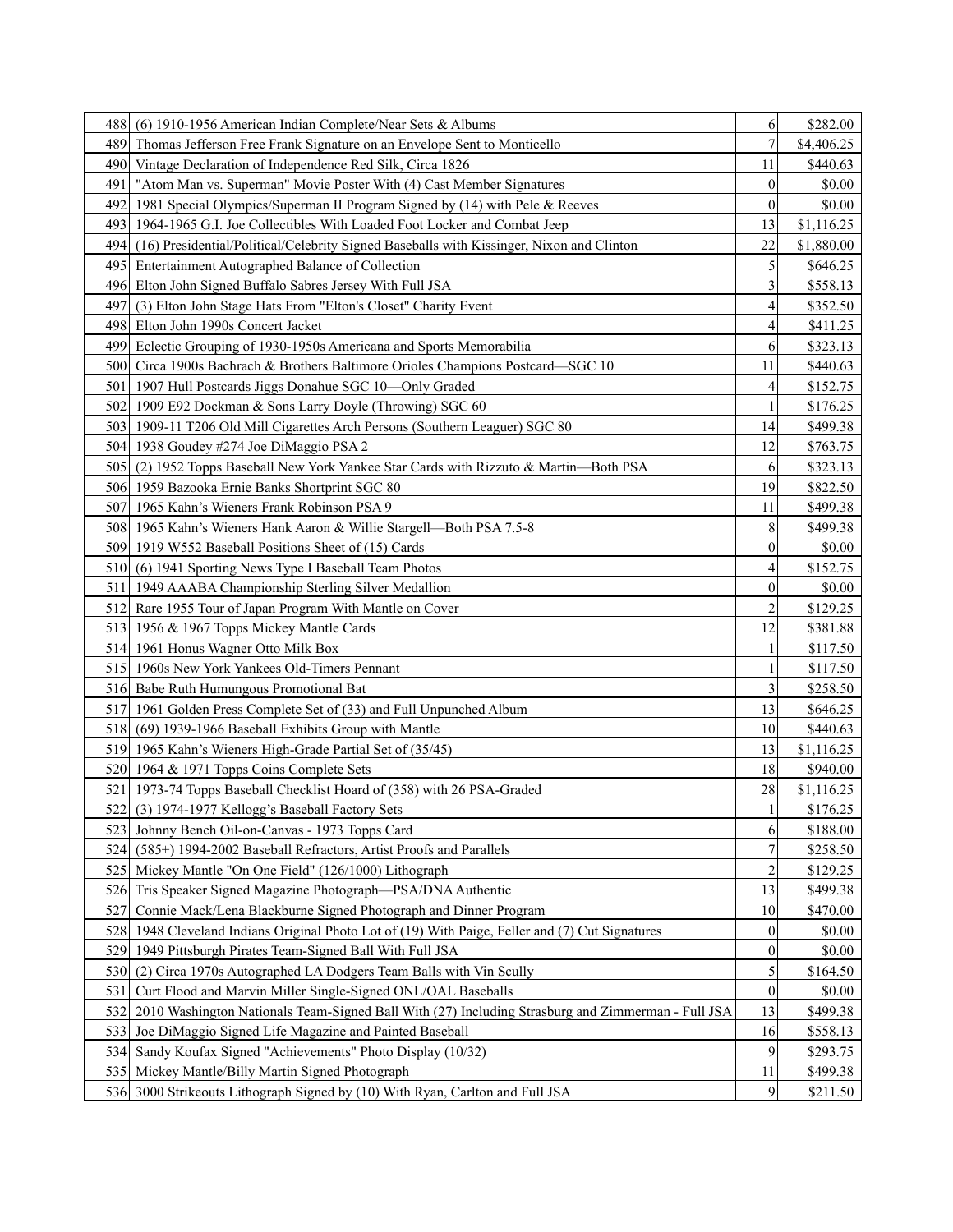|                  | 537 2009 New York Yankees Display With World Series Tickets and Jeter Autograph                   | 11             | \$381.88 |
|------------------|---------------------------------------------------------------------------------------------------|----------------|----------|
| 538I             | Roy Campanella Signed 1985 Perez Steele "Great Moments" With Full JSA                             | 8              | \$323.13 |
| 539              | Hall of Fame and Superstar Signed Bat With (36) Including Aaron, Koufax, T. Willimas and Full JSA | 23             | \$940.00 |
| 540              | Mickey Mantle Autographed Salvino Statue                                                          | 11             | \$646.25 |
| 541              | Sandy Koufax & Don Drysdale Signed Salvino Statues                                                | 8              | \$352.50 |
| 542              | 1910s "Welcome Visitors" Football Banner                                                          | 0              | \$0.00   |
| 5431             | 1951 Topps Magic & 1961 Nu-Card Football Complete Sets                                            | 14             | \$440.63 |
| 5441             | (3) Tough 1956-1963 Unmarked Football Checklists—All PSA                                          | 17             | \$705.00 |
|                  | 545   1960 Notre Dame Football Season Ticket Book                                                 | $\theta$       | \$0.00   |
|                  | 546 1961-1963 Jon Arnett Hartland Statue                                                          | 0              | \$0.00   |
| 547 I            | 1960s Wilson "Famous Players" Youth Football Ensemble in Original Box                             |                | \$117.50 |
|                  | 548 1967 Topps Football Complete Set of (132) Cards                                               | 20             | \$558.13 |
|                  | 549 1976 Football Hall of Fame Coin Set and Danbury Mint Gold Cards                               | 6              | \$199.75 |
| 550 <sub>L</sub> | (12) Multi-/Single Signed Football Hall of Fame Autographed Cuts                                  | 5              | \$246.75 |
| 551              | 1954-55 Gunther Beer Claire Bee Signed Card PSA/DNA                                               | 9              | \$381.88 |
| 552              | 1954-55 Gunther Beer Ed Miller Signed Card PSA/DNA                                                | 11             | \$282.00 |
| 5531             | 1961-1962 Kahn's Wieners Jerry West PSA 2                                                         | 8              | \$199.75 |
| 554 <sub>l</sub> | 1960s-1970s Basketball Oddball Lot                                                                | 17             | \$352.50 |
| 5551             | (50) Bob Cousy Signed Checks                                                                      | 12             | \$381.88 |
| 5561             | (20) John Wooden Autographed Flats/Photographs with "Pyramid of Success"                          | 18             | \$440.63 |
| 5571             | 1992-93 Seattle Supersonics Team-Signed Shoes - (10) Signatures and Full JSA                      | 4              | \$164.50 |
| 558              | (2) Sports Jackets With Baltimore Orioles and Boston Celtics                                      |                | \$176.25 |
|                  | 559 1962 F176 Marhoefer Indy 500 Complete Set of (16)                                             | $\overline{c}$ | \$188.00 |
|                  | 560 1911 T9 Turkey Red Cabinet Sam Langford Checklist Back Card PSA 4                             | 9              | \$282.00 |
| 561              | 1919 Willard vs. Dempsey Heavyweight Full Ticket-PSA 7                                            | 3              | \$258.50 |
| 562              | 1951 Topps Ringside Wax Pack 5 Cent GAI 8                                                         | 7              | \$470.00 |
| 563              | 1951 Topps Ringside Unopened Wax Pack 1 Cent PSA 7                                                |                | \$293.75 |
| 564              | 1951 Topps Ringside #43 Sugar Ray Robinson Signed Card BVG/JSA                                    |                | \$246.75 |
|                  | 565 1951 Topps Ringside UNCUT 16-Card Sheets Lot of (3)                                           | 25             | \$940.00 |
|                  | 566 1956 Topps Adventure #86 Max Schmeling PSA 7                                                  | 6              | \$587.50 |
| 567              | 1967-68 Panini #451 Cassius Clay Card SGC 60                                                      |                | \$152.75 |
| 568 <sub>1</sub> | Muhammad Ali Signed 16x20 Photograph With Full JSA                                                | 16             | \$440.63 |
| 569              | (6) 1954-1957 Topps Hockey Stars - ALL SGC Graded                                                 |                | \$176.25 |
|                  | 570 1969-70 Topps Hockey Complete Set (132/132)                                                   | 15             | \$440.63 |
|                  | 571 (5) Gordie Howe/Bobby Hull Dual-Signed LE Photographs                                         | 5              | \$282.00 |
|                  | 572 Wayne Gretzky Single-Signed Easton Aluminum Stick                                             | 1              | \$235.00 |
|                  | 573 1926 Lambert & Butler #2 Bobby Jones PSA 6                                                    | 14             | \$528.75 |
|                  | 574 (3) Autographed Pieces with Woods, Ali and Valenzuela                                         |                | \$211.50 |
|                  | 575 (9) 1929-1970 Multi-Sport Wrappers with (3) Goudey                                            | 16             | \$411.25 |
| 576 <sub>I</sub> | (5) Celebrity Signed Baseballs with Kalas, McKay and Kerrigan - All JSA                           | 3              | \$141.00 |
| 577              | (8) Multi-Sport/Political Signed Books with Carter & Ripken                                       | 9              | \$223.25 |
|                  | 578 Multi-Sport Treasure Chest with Autos, Olympic Items & McGwire                                |                | \$293.75 |
| 5791             | 1910 P.R. Warren Co. Elephant Hunter African Series (Similar to E125 Roosevelt)—SGC Authentic     |                | \$235.00 |
| 580              | 1913 T221 Pan Handle Scrap Champion Women Swimmers Near Set of (83/100) with (50) Duplicates      | 8              | \$440.63 |
| 581              | (11) 1938 Gum Inc. Horrors of War SGC Graded High Numbers                                         | 6              | \$258.50 |
| 582              | 1940s Goudey Action Gum Starter Set (64/96)                                                       | 5              | \$323.13 |
|                  | 583 1952 Topps Look 'N See #82 Rembrandt PSA 5                                                    | 5              | \$381.88 |
|                  | 584 1956 Topps Elvis Presley Complete Set of (66) Cards                                           | 10             | \$223.25 |
| 5851             | (360+) 1973-1976 Topps Wacky Packages Collection with Sets & Shortprints                          | 18             | \$998.75 |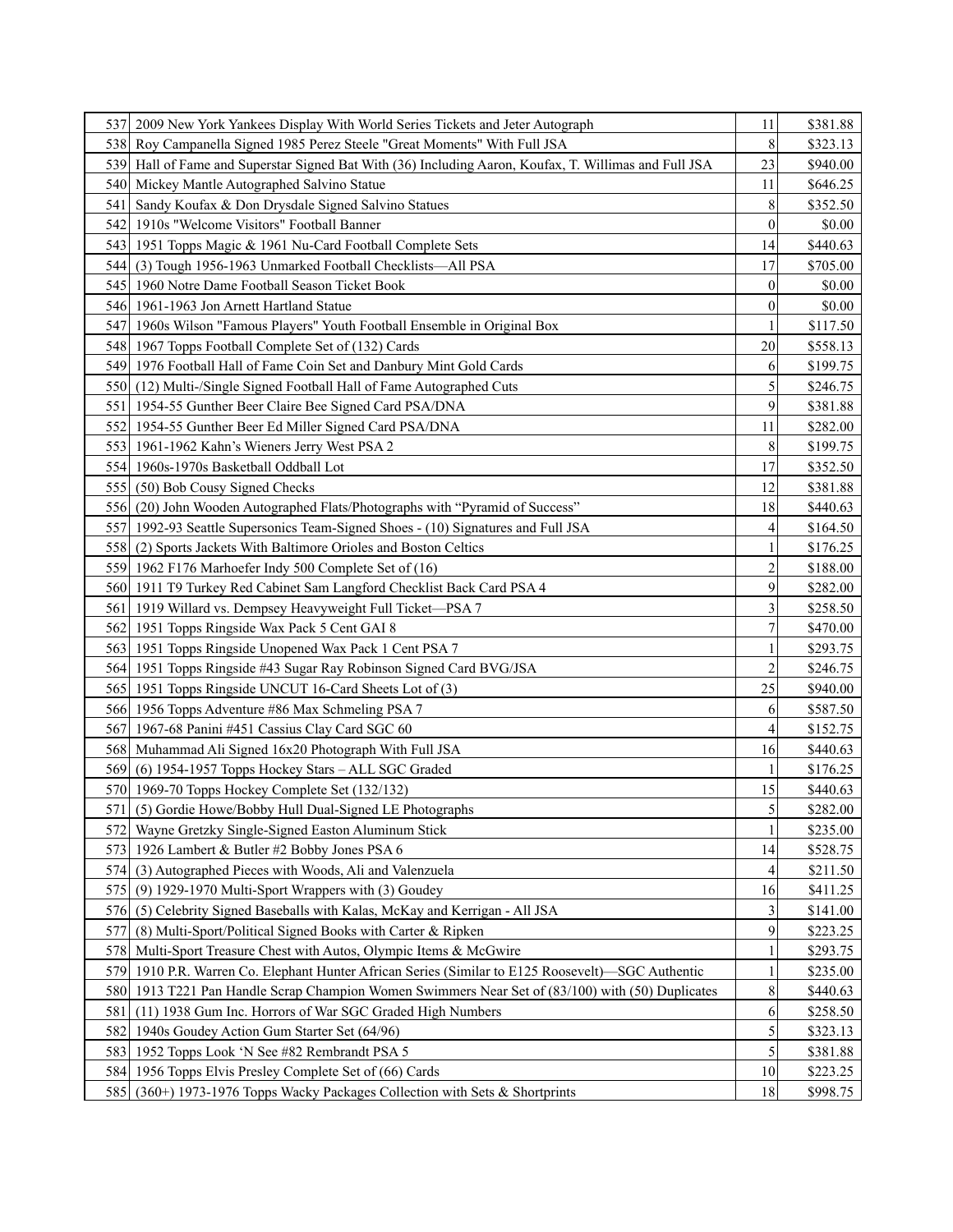|      | 586   "Rocky and His Fiendish Friends" Graded Comics Lot of First (3) Issues               | 2                | \$188.00   |
|------|--------------------------------------------------------------------------------------------|------------------|------------|
|      | 587 (100+) 1960s-1970s Bronze Age Comic Books                                              | 11               | \$323.13   |
|      | 588 (13) Vintage Polaroid & Kodak Cameras                                                  | 5                | \$211.50   |
|      | 589 Vintage 45 RPM Records Collection of (203)                                             | 21               | \$1,292.50 |
|      | 590 Massive Cal Ripken PSA 10 & BGS 9.5 Collection of (1443) Cards                         | $\theta$         | \$0.00     |
|      | 591   1911 M116 Sporting Life Ty Cobb (Pastel Background) - PSA 6                          | 15               | \$2,232.50 |
|      | 592 1911 M116 Sporting Life Hans Wagner - PSA 5                                            | 14               | \$2,467.50 |
|      | 593 1911 M116 Sporting Life Cy Young (Blue Back) PSA 5                                     | 5                | \$822.50   |
|      | 594 (8) 1911 M116 Sporting Life Blue Back Variations with (5) Hall of Famers—All PSA       | 12               | \$1,527.50 |
|      | 595 (20) 1911 M116 Sporting Life PSA Graded Cards—All PSA 5-5.5                            | 12               | \$1,292.50 |
|      | 596 (23) 1911 M116 Sporting Life Graded Cards—All PSA 5-5.5                                | 12               | \$1,410.00 |
|      | 597 1911 M116 Sporting Life Eddie Plank PSA 5                                              | 11               | \$705.00   |
|      | 598 1911 M116 Sporting Life Tris Speaker PSA 4.5                                           | 12               | \$940.00   |
|      | 599 1911 M116 Sporting Life Pastel Background Nap Lajoie PSA 4.5                           | 13               | \$763.75   |
|      | 600 (3) 1911 M116 Sporting Life Hall of Famers & Stars—All PSA 6                           | 23               | \$3,525.00 |
|      | 601 (8) 1911 M116 Sporting Life Pastel Background PSA Graded Cards with (4) Hall of Famers | 10               | \$940.00   |
|      | 602 (9) 1911 M116 Sporting Life Cards - All PSA 7                                          | 13               | \$1,292.50 |
|      | 603 (10) 1911 M116 Sporting Life Cards - All PSA 6 to 6.5                                  | 12               | \$998.75   |
|      | 604 (11) 1911 M116 Sporting Life Cards - All PSA 6 to 6.5                                  | 11               | \$881.25   |
|      | 605 (18) 1911 M116 Sporting Life Graded Singles with Joss—All PSA 3-4.5                    | 16               | \$1,292.50 |
|      | 606 1915 Cracker Jack #2 Home Run Baker PSA 6                                              | 5                | \$763.75   |
|      | 607 1915 Cracker Jack #19 Chief Bender GAI 5                                               |                  | \$470.00   |
|      | 608 (5) 1921-1923 Baseball Type Cards with (4) Hall of Famers—All SGC                      | 0                | \$0.00     |
|      | 609 1933 Goudey #149 Babe Ruth PSA 2                                                       | 8                | \$998.75   |
|      | 610 1933 World Wide Gum #93 Babe Ruth SGC 40                                               | 15               | \$1,116.25 |
|      | 611 1935 Diamond Stars #64 Jimmie Foxx - PSA 8                                             | 7                | \$881.25   |
|      | 612 1937 O-Pee-Chee Jimmy Foxx SGC 84                                                      | 10               | \$646.25   |
|      | 613 1939 Play Ball #26 DiMaggio (PSA 3) and #92 Williams RC (PSA 4)                        | 5                | \$881.25   |
|      | 614 1941 Play Ball Partial Set of (48/72) with (6) PSA                                     | 22               | \$2,115.00 |
|      | 615 1952 Topps #311 Mickey Mantle Rookie PSA 1                                             | 19               | \$7,637.50 |
|      | 616 (139) 1957 Topps Baseball PSA 7-8 Singles with Shortprints                             | 16               | \$1,880.00 |
|      | 617 (149) 1959 Topps Baseball PSA 7 Graded Cards with Gibson Rookie                        | 15               | \$1,175.00 |
|      | 618 $(685+)$ 1953-1969 Baseball Shoebox Collection with $(54)$ PSA Graded                  | 15               | \$2,115.00 |
|      | 619 1953 Topps #82 Mickey Mantle PSA 6                                                     | 9                | \$1,880.00 |
|      | 620 1955 Topps #123 Sandy Koufax RC--PSA 8 (mc)                                            | 14               | \$440.63   |
|      | 621 1956 Topps #135 Mickey Mantle & 1969 Topps #500 White Variations—Both Graded           | 13               | \$940.00   |
| 6221 | (3) 1952-1969 Topps & Bowman Baseball Mickey Mantle PSA Graded Singles                     | 18               | \$1,116.25 |
| 623  | (5) 1954-1965 Mickey Mantle Oddball Cards with (3) Graded                                  | 14               | \$998.75   |
|      | 624 1955-68 Topps Baseball Lot of (5) SGC-Graded HOFers with 1955 Mays                     | 11               | \$822.50   |
| 625  | (51) 1963 Topps Baseball PSA High-Grade Cards                                              | 9                | \$499.38   |
|      | 626 1954-69 Topps Baseball Lot of (9) SGC-Authentic HOFers with Banks RC                   | 14               | \$1,527.50 |
|      | 627 1974 Topps #55 Frank Robinson SGC 98—None Better                                       | $\boldsymbol{0}$ | \$0.00     |
|      | 628 1954 Topps Baseball Near-Set of (241/250)                                              | 11               | \$1,527.50 |
|      | 629 1961 Topps Baseball Near Set (555/587)                                                 | 13               | \$940.00   |
|      | 630 1962 Post Cereal Baseball Near Set of (196/200) with (2) Mantle                        | 14               | \$587.50   |
| 631  | 1991 Topps Desert Shield Complete Set of (792) Cards                                       | 27               | \$3,231.25 |
| 632  | (18) 1973-1988 Topps Baseball Complete/Near Sets                                           | 13               | \$705.00   |
| 6331 | (57) 1981-1992 Baseball Complete Sets with 1982 Topps Traded & 1984 Fleer Update           | 10               | \$381.88   |
|      | 634 1963 Fleer Baseball Complete Set of (67) Cards with Checklist                          | 11               | \$470.00   |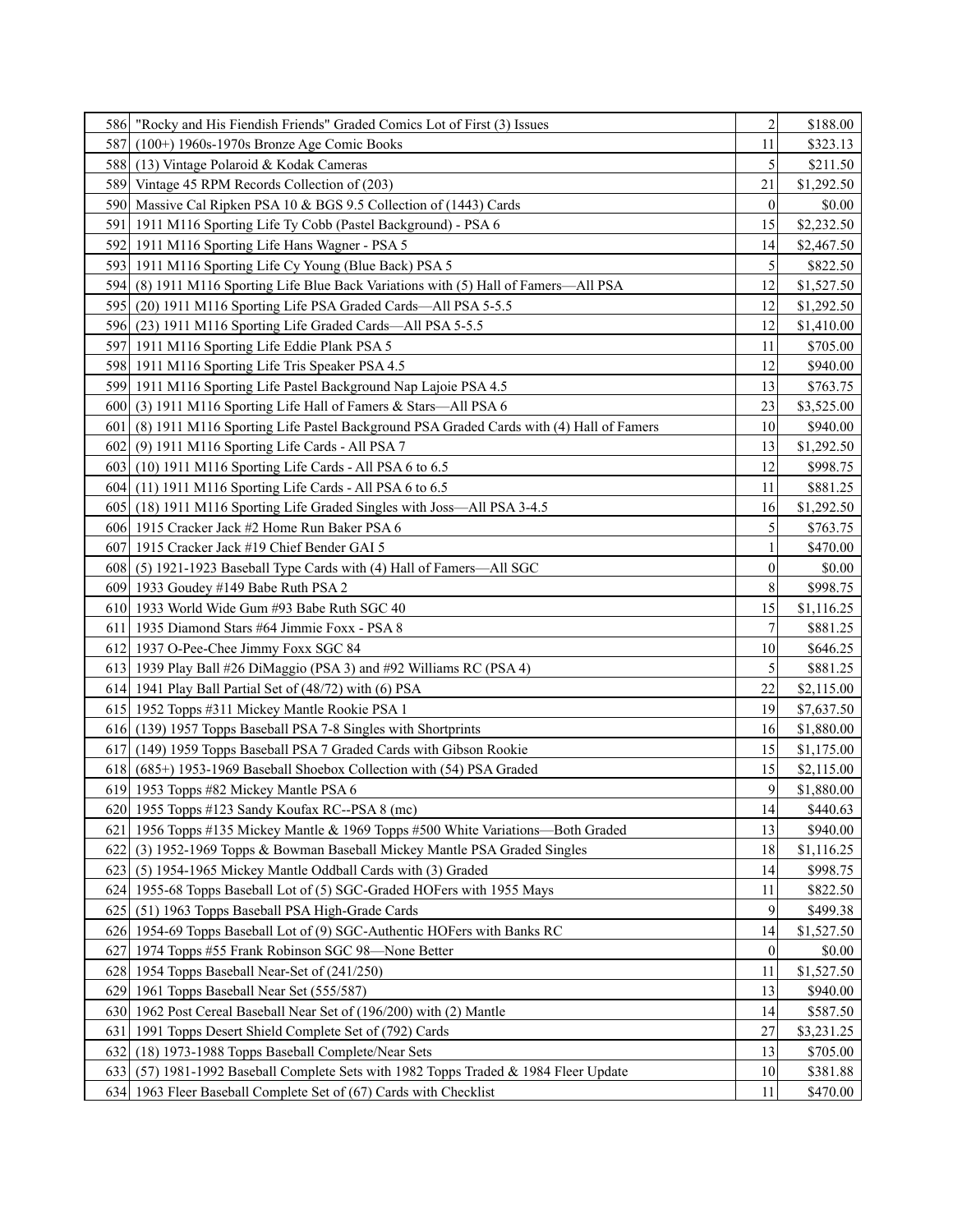| 6351             | (7) 1961-1968 Baseball Oddball Complete/Near Sets with Topps Bucks                              | 24               | \$1,645.00 |
|------------------|-------------------------------------------------------------------------------------------------|------------------|------------|
| 6361             | (284) 1984-2001 Baseball Hand Collated Sets                                                     |                  | \$587.50   |
| 637              | (62) 1909-1911 T205 Gold Border & T206 White Border Singles with Moran Variation                | 7                | \$558.13   |
|                  | 638 (32) 1910-12 P2 Sweet Caporal Pins with Cobb                                                | 11               | \$822.50   |
| 639I             | 1934-36 National Chicle Diamond Stars Partial Set of (77/119) with (1) PSA                      | 29               | \$3,525.00 |
| 6401             | (80) 1935-1939 Wheaties Baseball Panels with (3) Gehrig                                         | 16               | \$1,762.50 |
| 641              | (16) 1912 T202 Hassan Triple Folders with (8) Hall of Famers                                    | 12               | \$940.00   |
| 6421             | (9) Tougher 1914 B18 Blankets                                                                   | 13               | \$558.13   |
| 6431             | 1950 Bowman Baseball Starter Set of (122) Cards                                                 | 10               | \$940.00   |
| 644              | (10) 1952 Topps Baseball High Numbers                                                           | 17               | \$881.25   |
| 6451             | $(450+)$ 1952-1956 Topps Baseball Singles                                                       | 14               | \$822.50   |
| 6461             | 1954 Bowman Baseball Four-Card Salesman Sample Panel                                            | 5                | \$411.25   |
| 647              | (29) 1950-1954 Topps & Bowman New York Yankees Collection with 1951 Bowman Mantle Rookie SG     | 12               | \$1,762.50 |
| 6481             | $(600+)$ 1950-1955 Bowman Baseball Singles                                                      | 9                | \$881.25   |
| 6491             | (415+) 1910-1977 Baseball Oddball Group with (4) Complete/Near Sets & 1954 Bowman Williams      | 17               | \$1,116.25 |
|                  | 650 1956 Topps Baseball Starter Set of (250/340)                                                | 15               | \$1,410.00 |
| 6511             | 1955 Bowman Baseball Partial Set of (189/320) with Extra Banks                                  | 11               | \$763.75   |
| 6521             | $(770+)$ 1955 & 1956 Topps Baseball Cards                                                       | 16               | \$1,410.00 |
| 6531             | (1850+) 1958 Topps Baseball Singles with (429) #1-110 Low Numbers                               | 12               | \$1,645.00 |
| 654 I            | (3) 1957-1960 Topps Mickey Mantle Singles                                                       | 7                | \$470.00   |
|                  | 655 1950-69 Topps & Bowman Baseball Star Lot of (26) with Yastrzemski RC                        | 8                | \$411.25   |
|                  | 656 1960s Kahn's Wieners Grouping With Clemente, Rose and F. Robinson                           | 23               | \$1,116.25 |
| 6571             | (240+) 1910-1969 Baseball Oddball/Type Collection with Several Hall of Famers                   | 15               | \$1,410.00 |
| 6581             | (730+) 1955-1966 Topps Baseball Collection with Mantles                                         | 9                | \$1,410.00 |
| 6591             | (900+) 1958-1963 Topps Baseball Singles with (2) Mantle                                         | 9                | \$822.50   |
| 660 <sub>l</sub> | $(1650+)$ 1960-1961 Topps Baseball Singles                                                      | 10               | \$822.50   |
| 661              | 1960-86 Baseball Superstar Lot of (31) with Carew RC and 1964 Mantle                            | 11               | \$646.25   |
| 662I             | 1965 Topps Push-Pull #6 Mickey Mantle/Yogi Berra Unassembled with Wrapper                       | 7                | \$528.75   |
|                  | 663 (2475+) 1964-1969 Topps Baseball Singles                                                    | 4                | \$705.00   |
|                  | 664 (62) 1968 & 1969 Topps Baseball Stars with Ryan Rookie                                      | 10               | \$646.25   |
|                  | 665 1974 Topps Deckle Edge Proof card Lot of (22) With Ryan                                     | 16               | \$646.25   |
| 6661             | (27) 1974 Topps Deckle Edge Singles with (4) White Backs                                        | 4                | \$270.25   |
| 667              | $(380+)$ 2003-2004 SP Authentic Baseball Inserts with Several Certified Autographs              | 17               | \$1,997.50 |
|                  | 668 2004 SP Authentic Baseball Chirography Complete Set of (53) Certified Autographs            | 5                | \$1,116.25 |
|                  | 669 2004 SP Authentic Baseball Buyback Autographed Partial Set of (65/99) with Griffey Jr.      | 11               | \$881.25   |
|                  | 670 (220+) Modern Thurman Munson Game-Used, Serial Numbered & Insert Collection                 | 12               | \$1,410.00 |
| 671              | (7) 1999-2007 Topps Baseball Complete/Master Sets with Several Inserts                          | 13               | \$763.75   |
| 6721             | (675+) Modern Insert/Singles Baseball Collection with Ruth                                      | 22               | \$1,175.00 |
| 6731             | (390+) Modern Multi-Sport Auto, Jersey, Patch & Insert Collection--Loaded                       | 13               | \$1,645.00 |
| 6741             | Enormous (45,000+) Modern Baseball Game-Used, Numbered, Insert and Parallel Hoard               | 28               | \$2,702.50 |
| 675              | 2003 SP Authentic Baseball Chirography Triple-Signed Complete Set of (10/10)                    | 8                | \$1,292.50 |
|                  | 676 2004 SP Authentic Baseball Chirography Triple-Signed Complete Set (12/12)                   | 7                | \$1,410.00 |
| 677              | 2004 SP Authentic Baseball Chirography Hall of Famers Complete Set of (25) Certified Autographs | 7                | \$1,175.00 |
| 678              | 2009 Tristar Obak Update #115 Stephen Strasburg #1/1 Yellow Printing Plate-BGS 9.5              | $\boldsymbol{0}$ | \$0.00     |
| 679              | (91) 2009-2010 Tristar Stephen Strasburg Rookie Hoard with Debut Tickets & Sheets               | 7                | \$246.75   |
| 680              | 2009 Tristar Obak #N9 Jason Heyward Signed #1/1 Printing Plate-BGS                              | $\boldsymbol{0}$ | \$0.00     |
| 681              | 2009 Tristar Obak #N24 Barack Obama Complete Set of (4) #1/1 Printing Plates                    | $\mathbf{0}$     | \$0.00     |
| 682              | 1910 Ty Cobb Baseball Magazine Premium                                                          | 6                | \$499.38   |
| 683              | (7) 1930-1968 St. Louis Cardinals World Series Programs                                         | 18               | \$1,057.50 |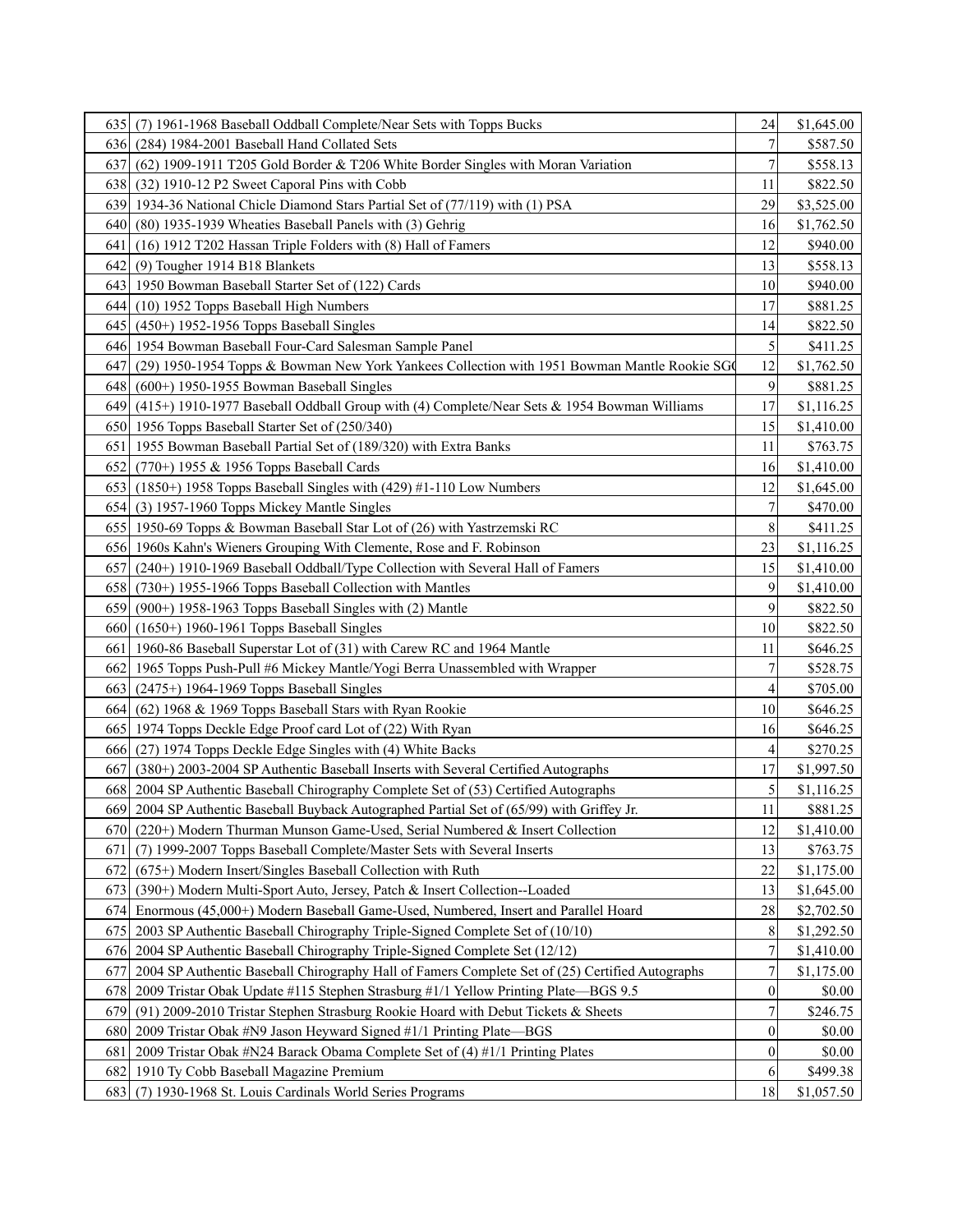|                  | 684 (6) 1963 Sports Hall of Fame Baseball Busts in Original Packaging with Ruth                 | 10               | \$440.63   |
|------------------|-------------------------------------------------------------------------------------------------|------------------|------------|
| 685              | Early-1960s Mantle/Maris Children's T-Shirt                                                     | $\boldsymbol{0}$ | \$0.00     |
| 686              | 1966 World Series Unused Three-Ticket Strip with Game 5 Void                                    | 17               | \$499.38   |
| 687              | (31) 1951-1975 Topps Baseball Wrappers                                                          | 14               | \$587.50   |
| 688              | (2) 1970 Kellogg's Unfolded Boxes From First 3-D Card Issue                                     |                  | \$235.00   |
| 689              | 1934 Babe Ruth Quaker Advertisement                                                             | 5                | \$822.50   |
| 690              | Mantle and DiMaggio Souvenir Lot With Mantle Autograph                                          | 18               | \$881.25   |
| 691              | $(69)$ 1960s-1980s Thurman Munson Cards & Memorabilia with (3) Kent State Yearbooks             | 7                | \$528.75   |
| 692              | 1996-2000 Danbury Mint American vs. National League Chess Set                                   | 6                | \$499.38   |
| 693              | Babe Ruth Single-Signed Home Run Special Baseball                                               | 12               | \$4,700.00 |
| 694              | 1947 Old Timers Autographed Baseball with Young, Foxx and Combs                                 | 26               | \$3,818.75 |
| 695I             | 1947 Brooklyn Dodgers Team-Signed Baseball with (21) Signatures                                 | 14               | \$822.50   |
| 696              | 1951 Brooklyn Dodgers Team-Signed Baseball with (26) Signatures                                 | 13               | \$2,232.50 |
| 697              | OAL MacPhail Ball Signed by (8) With Mantle, T. Williams and Maris                              | 14               | \$1,116.25 |
| 698              | 500 Home Run Club Ball Signed by (11) With Mantle and Williams                                  | 3                | \$646.25   |
| 699              | Yankees Multi-Signed Ball With Mantle and Mantle, Jr - Full JSA                                 | $\boldsymbol{0}$ | \$0.00     |
|                  | 700 Complete Run of (13) 1955-1967 Kansas City Athletics Team-Signed Balls With Maris           | 16               | \$1,410.00 |
| 701              | Walt Alston Single-Signed Baseball with Personalization                                         | 6                | \$558.13   |
| 702              | Mickey Mantle Single-Signed Baseball with HOF 1974 Inscription                                  | 11               | \$763.75   |
| 703              | Sandy Koufax Single-Signed Baseball - PSA/DNA Gem Mint 10                                       | 6                | \$646.25   |
| 704              | (3) Signed Baseballs With 1967 Reds, 1969 White Sox and Single-Signed Aaron                     | 8                | \$270.25   |
| 705 <sub>1</sub> | (4) Multi/Single-Signed Baseballs with Mantle & 300 Wins Club                                   | 17               | \$558.13   |
|                  | 706 (6) Single-Signed Willie Mays Baseballs                                                     | 18               | \$528.75   |
| 707              | (10) Umpires/Announcers/Executives Signed Baseballs With Finley                                 | 17               | \$881.25   |
| 7081             | (21) Single-Signed Baseballs With Mostly Hall of Famers                                         | 19               | \$646.25   |
| 709              | 1960s-1970s Single-Signed Baseball Collection of (54) With Phillies Concentration               | 8                | \$499.38   |
| 710I             | 20x16 Photo Signed by (4) With Williams and DiMaggio - Full JSA                                 | 10               | \$587.50   |
| 711              | (2) Yankees Multi-Signed Lithographs With Jeter and R. Jackson                                  | 9                | \$558.13   |
| 712              | 500 Home Run Club and 3000/300 Club Signed Lithographs With Aaron, Mantle and Williams          | 18               | \$1,292.50 |
|                  | 713 (45) Autographed 10x8 Baseball Hall of Fame/Achievement Cards With Mantle, Aaron and Koufax | 19               | \$1,645.00 |
|                  | 714 Roger Maris Signed 1958-1959 Photo                                                          | 10               | \$646.25   |
|                  | 715 Munson/Gossage Signed Framed Display                                                        | 15               | \$998.75   |
| 716 <sub>1</sub> | (2) Mickey Mantle & Willie Mays Signed Marriott Prints                                          | 14               | \$558.13   |
| <b>717</b>       | (3) Multi-Signed Baseball Milestone Lithographs With Aaron, Koufax, Ryan and Full JSA           | 9                | \$528.75   |
|                  | 718 DiMaggio, Mantle, T. Williams Signed Framed Pieces With Full JSA                            | $\,$ $\,$        | \$558.13   |
|                  | 719 (4) Signed New York Yankees Displays With DiMaggio and 1998 Multi-Signed Print              | 8                | \$558.13   |
| 720I             | (5) Ted Williams Signed Framed Displays                                                         | 9                | \$822.50   |
| 721              | New York Baseball Postcard Sets With (28) Signed - Including Reese, Rizzuto and Snider          | 4                | \$323.13   |
| 722              | (88) Signed Yellow Hall of Fame Plaque Cards with Paige                                         | 18               | \$2,115.00 |
| 723              | Ty Cobb 1953 Signed Check With Full JSA                                                         | 14               | \$881.25   |
| 724              | Jackie Robinson Signed Check                                                                    | 12               | \$705.00   |
| 725              | Jackie Robinson Framed display with 2004 Topps Tribute 1/1 Autograph                            | 19               | \$1,527.50 |
| 726              | 1988 Cooperstown Hall Of Fame Book Signed by (40) Players                                       | 13               | \$940.00   |
| 727              | Roger Maris Signed Skoal Tin With Full JSA                                                      | 15               | \$411.25   |
| 728              | (4) Multi-Signed Baseball Items With 300-Win Ball and Hall of Fame Bat                          | 14               | \$440.63   |
| 729              | (5) Autographed Baseball Items Including 1984 Olympic Team Bat Signed by (20) - Full JSA        | 8                | \$352.50   |
| 730              | (18) Vintage Baseball Programs/Yearbooks Including (5) Signed With Aaron, Mathews and Musial    | 16               | \$763.75   |
| 731              | 1950s Philadelpia Phillies Autograph Collection of (26) With Ashburn, Bunning and Roberts       | 10               | \$646.25   |
| 732              | 1980 World Champion Phillies Autograph Collection With Carlton, Rose and Schmidt                | 9                | \$705.00   |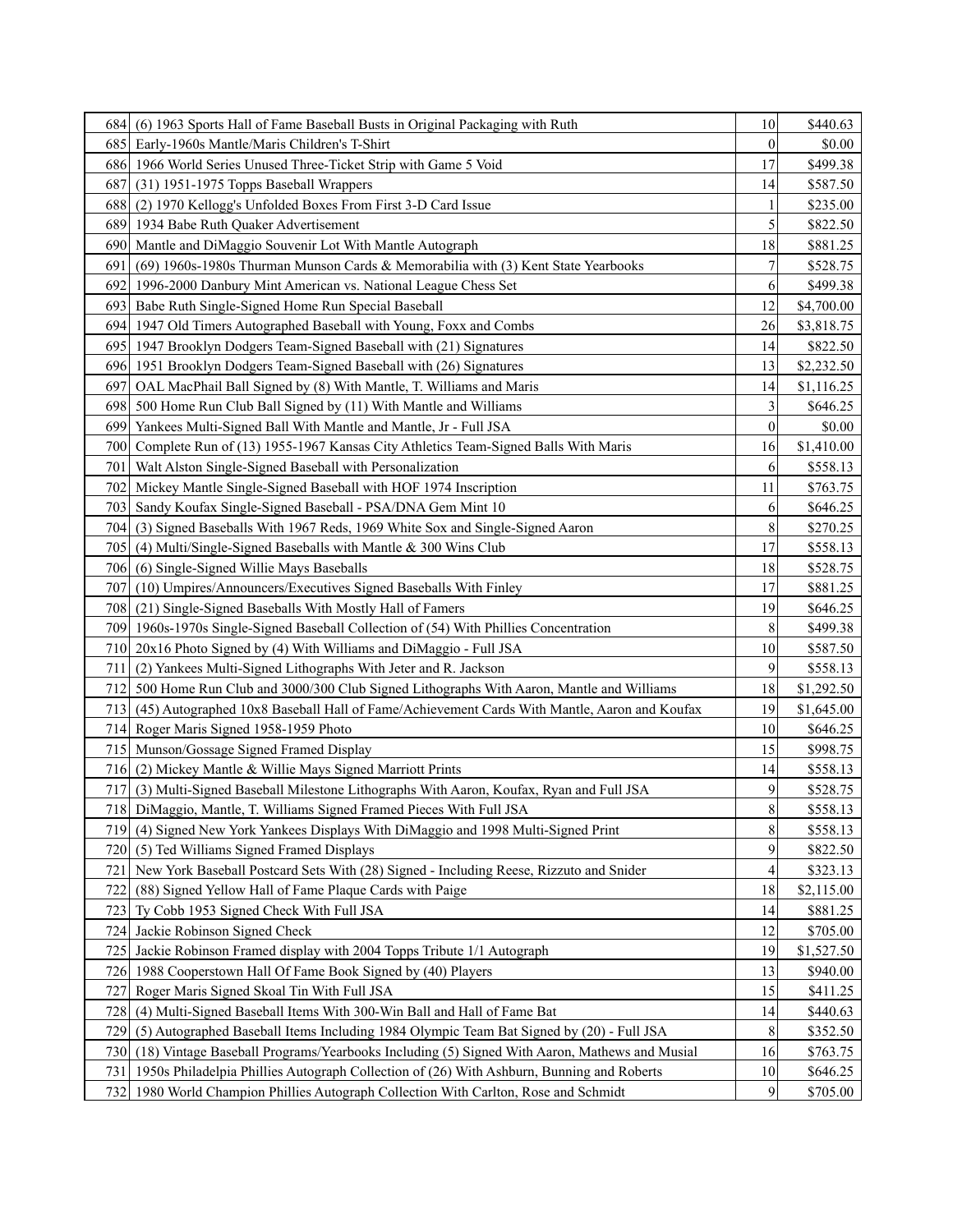| 7331  | (18) Autographed Baseball Items Including Koufax Signed Helmet With Full JSA                    | 20              | \$1,410.00 |
|-------|-------------------------------------------------------------------------------------------------|-----------------|------------|
| 734I  | (22) Multi-/Single-Signed Baseball Items with Several A. Rodriguez                              | 12              | \$881.25   |
| 735 I | (17,000+) 1950s-2000s Signed Baseball Cards with Several Hall of Famers                         | 20              | \$6,462.50 |
| 736I  | Baseball Autograph Balance of Collection With Aaron, Koufax and Stengel                         | 16              | \$1,057.50 |
| 737   | Baseball Autograph Balance of Collection With Photos and Balls                                  | 7               | \$558.13   |
| 738I  | Balance of Collection With (57) Signed Baseballs and (5) Signed Photos With Musial and Rizzuto  | 12              | \$881.25   |
| 7391  | 1948 Bowman Football Complete Set of (108) Cards                                                | 8               | \$881.25   |
| 740I  | 1948 Leaf Football Low Series Complete Set of (49) Cards                                        | 13              | \$1,410.00 |
| 741   | 1949 Leaf Football Complete Set of (49) Cards                                                   | 6               | \$646.25   |
| 742   | 1950 Bowman Football Complete Set of (144) Cards                                                | 15              | \$763.75   |
| 7431  | 1952 Bowman Large Football Complete Set of (144) Cards                                          | 19              | \$2,585.00 |
| 744 I | 1953-1955 Bowman Football Complete Set Run                                                      | 10              | \$998.75   |
| 745 I | (3) 1962 Topps Football Buck Insert Complete Sets with (180+) Duplicates                        | 24              | \$1,645.00 |
| 7461  | (3) 1960-1963 Topps Football Complete Sets                                                      | 26              | \$2,115.00 |
| 747   | (2) 1894 Mayo's Cut Plug College Football Gouterman and Gray - Both SGC 40                      | 19              | \$998.75   |
| 748 I | 1952 Bowman Large #16 Gifford RC - SGC 88                                                       | 17              | \$1,292.50 |
|       | 749 1956 Topps Football Complete Set of (120)                                                   | 27              | \$1,527.50 |
|       | 750 1956 & 1960 Topps Football Complete Sets                                                    | 12              | \$998.75   |
| 751   | 1958 & 1959 Topps Football Complete Sets                                                        | 21              | \$881.25   |
| 752   | 1960 & 1961 Topps Football Complete Sets with Flocked Stickers Near                             | 23              | \$1,410.00 |
| 753   | (94) 1962 Salada Football Coins-All PSA 8 with (21) Hall of Famers                              | 23              | \$1,527.50 |
| 754   | 1964 Philadelphia Football High-Grade Complete Set With Graded J. Brown and Lilly               | 20              | \$1,057.50 |
| 7551  | 1962-1964 Topps Football Complete Set Run                                                       | 18              | \$1,175.00 |
| 756I  | (3) 1965-1967 Philadelphia Gum Football Complete/Near Sets                                      | 38              | \$4,112.50 |
| 757   | 1968-1970 Topps Football Near-Set and Insert Run With (3) Display Boxes                         | 15              | \$499.38   |
| 758I  | (21) 1960-1978 Football Oddball & Insert Complete/Near Sets                                     | 7               | \$763.75   |
| 7591  | 1950s-1970s U.S. and Canadian High-Grade Football Card Lot                                      | 8               | \$558.13   |
| 7601  | 1964 & 1965 Philadelphia Gum Football Complete Sets                                             | 15              | \$881.25   |
| 761   | 1966 & 1967 Philadelphia Gum Football Complete Sets                                             | 14              | \$705.00   |
| 7621  | 1968-1970 Topps Football Complete Set Run of (3)                                                | 22              | \$1,292.50 |
| 7631  | 1971 Bazooka Football Complete Set of (12) Full Boxes                                           | 8               | \$499.38   |
| 7641  | 1972 Topps Football Near Set (337/351)                                                          | 14              | \$1,175.00 |
|       | 765 1998 Ron Mix Hall of Fame Signature Series Complete Set of (121) Cards on Four Uncut Sheets |                 | \$352.50   |
|       | 766 (8) 1974-2003 Football Complete Sets with Montana RC                                        | 4               | \$211.50   |
|       | 767 (15) 1995-2009 Topps Football Factory Sets                                                  | $\vert 8 \vert$ | \$558.13   |
|       | 768 (59) Heisman Trophy Winners Signed Mini Helmets                                             | 26              | \$2,232.50 |
| 7691  | (9) Autographed Football Helmets With Starr and Sayers                                          | 12              | \$763.75   |
|       | 770 (12) Signed Full-Size Football Helmets With Sayers, Rice and B. Sanders                     | 17              | \$1,762.50 |
| 771   | (18) Autographed Mini Football Helmets with Staubach                                            | 13              | \$822.50   |
| 772   | (22) Single-Signed Footballs With Unitas, Sayers and Many Hall of Famers                        | 23              | \$2,115.00 |
| 773   | (7) Super Bowl Programs Signed by the MVP With Montana, Rice and Bradshaw                       | $\,$ 8 $\,$     | \$293.75   |
| 774I  | (13) Quarterback Signed Wheaties Boxes with Unitas & Namath                                     | 12              | \$705.00   |
| 7751  | (22) Dallas Cowboys Legends Single-Signed Footballs With Landry and Staubach                    | 19              | \$1,645.00 |
| 7761  | (4) Multi-/Single-Signed Football Items with Namath                                             | 10              | \$282.00   |
| 777   | 1961-62 Fleer Basketball Card Lot of (7) with Chamberlain                                       | 11              | \$705.00   |
| 778   | (55) 1980-81 Topps Basketball Triple Signed Singles with (46) PSA/DNA                           | 12              | \$940.00   |
| 779   | "Lakers Legends" Lithograph Signed by (5) With Chamberlain and Abdul-Jabbar                     | 10              | \$646.25   |
| 780   | "Friends of Bill Russell" Photo Signed by (9) With Abdul-Jabbar, Erving and Russell             |                 | \$411.25   |
| 781 I | (2) Michael Jordan UDA Signed Framed Displays                                                   | 11              | \$881.25   |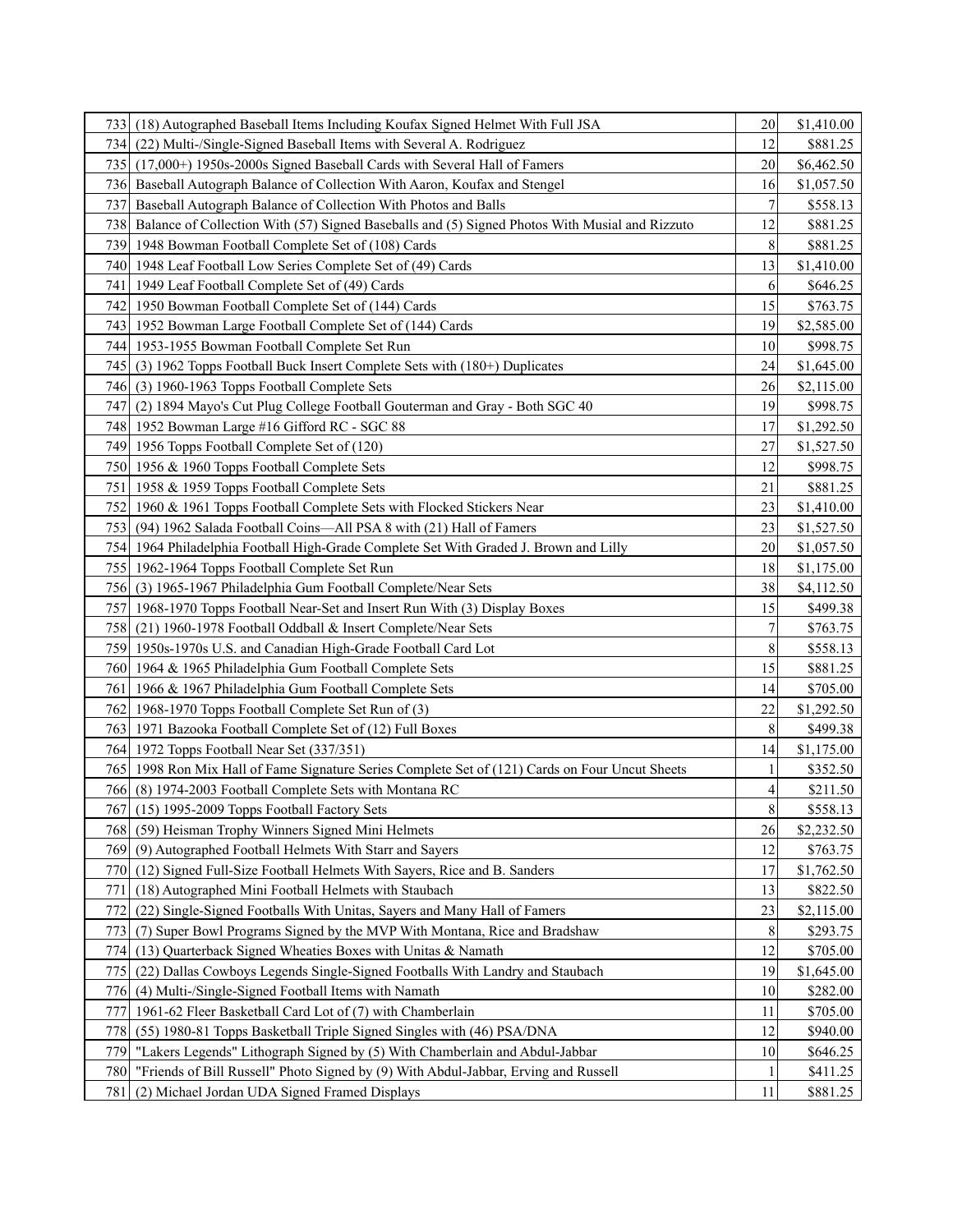| 782  | Michael Jordan & Bird/Parrish/McHale Signed Displays                                           | 11             | \$587.50   |
|------|------------------------------------------------------------------------------------------------|----------------|------------|
| 783  | Tony Parker, Chris Paul and Dwyane Wade Signed Basketballs                                     | 4              | \$440.63   |
| 7841 | John Wooden Autograph Collection with (9) Jerseys                                              | 14             | \$1,175.00 |
| 7851 | Dwyane Wade, Chris Paul and Tyreke Evans Signed Jerseys                                        | 6              | \$646.25   |
| 786I | Basketball Autographed Treasure Chest of (23) Items with Jerseys, Balls & Shoes                | 10             | \$587.50   |
| 7871 | Legends of Golf: Woods/Palmer/Nicklaus Signed & Framed UDA Piece                               | 15             | \$1,292.50 |
| 788I | 1961-62 Parkhurst Hockey Complete Set of (51) Cards                                            | 27             | \$1,880.00 |
| 789  | 1961-62 Shirriff-Salada Hockey Coins Complete Set of (120)                                     | 16             | \$587.50   |
| 790  | Wayne Gretzky Autographed Limited Edition Canvas Print                                         | 8              | \$270.25   |
| 791  | (2) Early-1960s Team-Signed Hockey Flats With Plante, Howe and H. Richard                      | 0              | \$0.00     |
| 792  | Wayne Gretzky/New York Rangers Lot with (3) Gretzky Signed Items                               | 4              | \$381.88   |
| 7931 | (5) 1888 N162 Goodwin Champions SGC Graded Cards with Buffalo Bill                             | $\overline{2}$ | \$381.88   |
| 794  | Circa 1890s Prescott Co. Enameline College Colors Complete Set of (9) Die-Cuts                 | 3              | \$352.50   |
| 795  | 1951 Berk Ross Near Set of (71/72)                                                             | 7              | \$1,057.50 |
| 7961 | (5) 1957-1969 Topps Baseball & Football PSA Graded Star Cards with Rose RC                     | 11             | \$1,527.50 |
| 7971 | (3) 1967-1980 Multi-Sport Hall of Fame PSA Graded Rookie Cards with Ryan                       | 9              | \$998.75   |
| 7981 | (425+) 1933-1987 Multi-Sport Oddball Balance of Collection with Sport Kings                    | 14             | \$646.25   |
| 7991 | (440+) 1933-1981 Multi-Sport Shoebox Collection with Alcindor RC                               | 15             | \$646.25   |
| 8001 | (35) 1909-1972 Multi-Sport Grab Bag with T206 Mathewson (White Cap)                            | 13             | \$998.75   |
| 801  | $(43)$ 1935-1977 Multi-Sport Stars Group with $(6)$ Mantle                                     | 18             | \$2,820.00 |
| 802  | (345+) 1961-1963 Post Cereal Baseball & Football Singles with Several Shortprints              | 23             | \$1,292.50 |
| 8031 | (320+) 1939-1966 Multi-Sport Exhibits with Stars & Shortprints                                 | 19             | \$1,116.25 |
| 8041 | (1275+) 1954-1980 Multi-Sport Shoebox Collection with Banks, Ryan & Maravich RC                | 11             | \$1,175.00 |
| 8051 | (2100+) 1959-1972 Multi-Sport Shoebox Collection with Several Hall of Famers                   | 26             | \$2,585.00 |
|      | 806 (2,400+) 1970-1983 Kellogg's Baseball & Football Hoard with Sets & Near Sets               | 13             | \$763.75   |
| 8071 | $(13000+)$ 1955-1980s Multi-Sport Topps Card Collection                                        | 17             | \$1,410.00 |
|      | 808 (171) Multi-Sport Autograph/Jersey/Relic/Rookie Card Lot                                   | 10             | \$646.25   |
|      | 809 Coppola's Restaurant Guest Book Signed by (35) Celebrities With Namath and Payton          | 3              | \$352.50   |
|      | 810 Multi-Sport Autograph Collection With Mantle, Aaron and Montana                            | 20             | \$998.75   |
| 811  | Multi-Sport Autographed Balance of Collection With Marino, Montana and Danica Patrick          | 7              | \$646.25   |
| 8121 | Philadelphia Champions Lot With 1983 76ers Team-Signed Ball and 1976 Phillies Team-Signed Ball | 6              | \$381.88   |
| 8131 | (2400+) 1958-1977 Topps Multi-Sport Shoebox Collection                                         | 3              | \$411.25   |
|      | 814 (8) Fossil Commemorative Watches Including Signed Ali, Landry and Staubach Pieces          | 10             | \$646.25   |
|      | 815 (12) Autographed Multi-Sport Wheaties Boxes with Bird & Rice                               | 16             | \$646.25   |
|      | 816 (14) Statues Including (10) Signed With T. Williams and Gretzky                            | $11\,$         | \$763.75   |
| 8171 | Baseball and Football Autograph Collection of (9) With Snider, Larsen and B. Sanders           | 10             | \$246.75   |
|      | 818 Multi-Sport Autograph Collection With Montana and Namath                                   | 8              | \$587.50   |
| 8191 | Philadelphia-Related Publication Lot of (31) with Chamberlain                                  |                | \$258.50   |
| 820  | (66) 1948-Present Multi-Sport Treasure Chest with Sets                                         | 10             | \$323.13   |
| 821  | Dallas Area Multi-Sport Autograph Collection                                                   | 8              | \$499.38   |
| 822  | 1930s-2000s Multi-/Non-Sport Treasure Chest with (210+) Graded Star Cards                      | $22\,$         | \$1,116.25 |
| 8231 | 1949-Modern Baseball Card Collection with Musial Concentration & Koufax Signed 11x14           | 14             | \$998.75   |
| 824  | (1350+) 1950s-1980s Multi-Sport Treasure Chest with Bazooka Panels                             | 22             | \$881.25   |
| 825  | (2500+) 1950s-1990s Multi-/Non-Sport Treasure Chest with 1954 Bowman Mantle                    | 13             | \$881.25   |
| 8261 | Interesting Array of 1940s-1950s Collectibles With Felt Backs                                  | 18             | \$558.13   |
| 827  | (5000+) Multi-Sport Modern Treasure Chest with Gretzky RC & Elway Signed Helmet                | 17             | \$881.25   |
|      | 828 Humongous (20,000+) Multi-Sport Treasure Chest with Sets, Pennants and Publications        | 20             | \$705.00   |
| 8291 | (75000+) 1950s-2000s Multi-Sport Treasure Chest of Cards & Memorabilia                         | 10             | \$705.00   |
| 8301 | (175+) 1880s-1920s Non-Sports & Boxing Group with Partial Sets                                 | 19             | \$1,175.00 |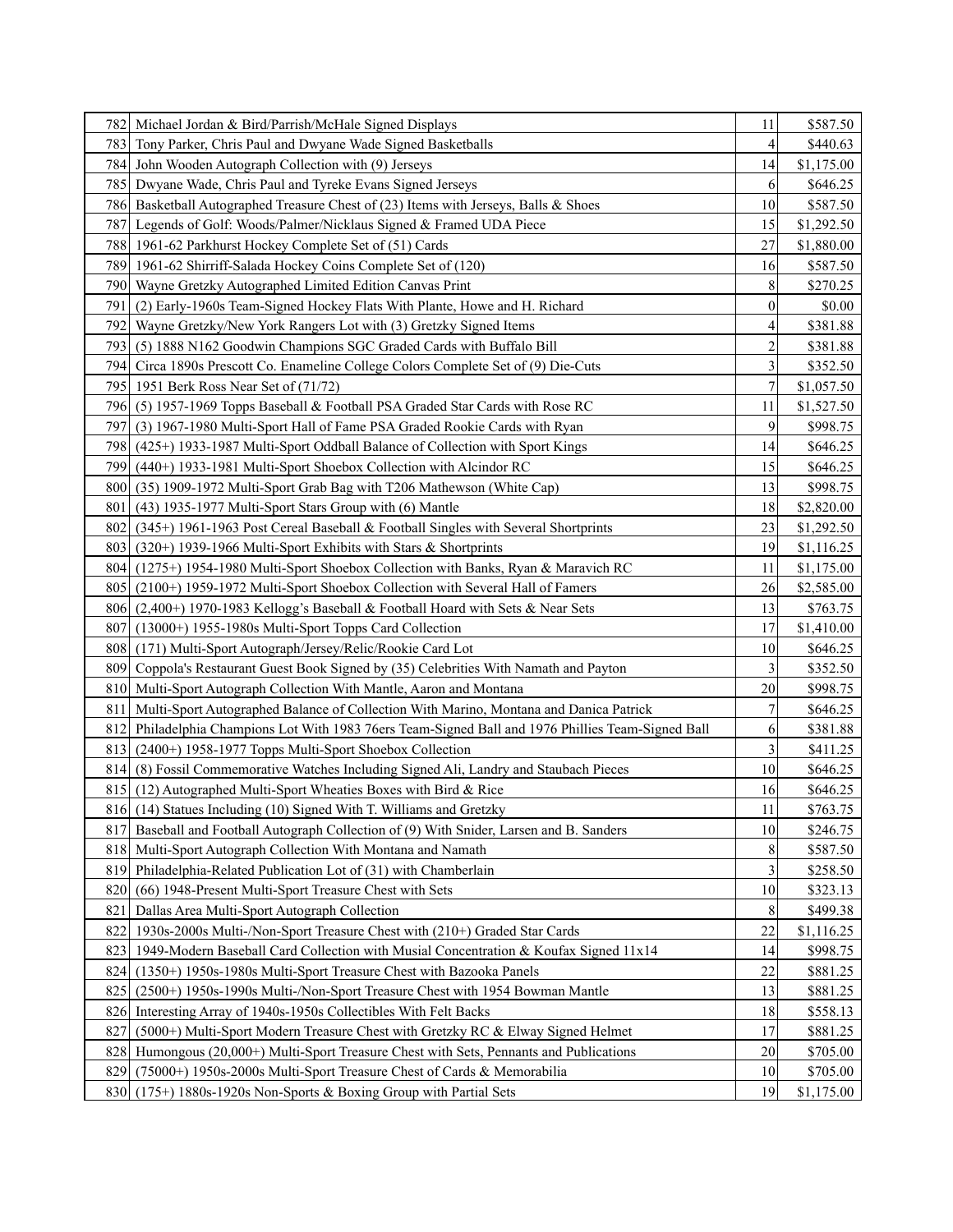| 8311 | (13) 1910s-1950s Birds, Animals and Flags Sets and Near-Sets                                 | 17                      | \$998.75   |
|------|----------------------------------------------------------------------------------------------|-------------------------|------------|
| 8321 | (2) 1950-51 Model Airplane Company Jiggley Action Card Unopened One-Cent Boxes & Singles     | 18                      | \$1,527.50 |
| 833  | (6) 1952-1974 United States Presidents Near Sets                                             | 4                       | \$270.25   |
|      | 834 1948 Kellogg's Pep Movie & Sports Stars Near Set (39/42)                                 | 8                       | \$411.25   |
|      | 835   1940s-1950s Planes, Trains and Automobiles Sets and Near Sets                          | 15                      | \$587.50   |
|      | 836 (750+) 1940s-1950s Military Related Non-Sports Lot                                       |                         | \$940.00   |
| 8371 | 1959 Fleer Three Stooges #2 Moe PSA 8                                                        | 16                      | \$940.00   |
| 8381 | (5) 1959 Fleer Three Stooges Cards – ALL SGC High Grade                                      | 24                      | \$1,057.50 |
| 8391 | (13) High-Grade 1959 Fleer Three Stooges PSA Graded Singles-All PSA 8-9                      | 20                      | \$3,231.25 |
| 8401 | (14) 1930s-1960 Nabisco/National Biscuit Non-Sport Complete Sets with (700+) Singles         | 10                      | \$558.13   |
| 8411 | $(600+)$ 1938-1970 Non-Sports Group with Flags & Cars including Set                          | 11                      | \$763.75   |
| 8421 | (735+) 1952-1980 Non-Sports Shoebox Collection                                               | 9                       | \$881.25   |
|      | 843 1955 Bowman Baseball Unopened Pack - GAI 5                                               | 23                      | \$705.00   |
|      | 844   1963 Pepsi-Cola Colt .45s Ernie Fazio Panel PSA 10—Highest Graded in Set               | 5                       | \$199.75   |
|      | 845   1965 Topps Baseball #385 Carl Yastrzemski Card SGC 96                                  | 8                       | \$381.88   |
|      | 846 1971 Topps Baseball Unopened Pack PSA 8                                                  | 20                      | \$528.75   |
| 8471 | (3) 1973 Topps Baseball Fourth Series Wax Packs-All GAI 8.5                                  | 2                       | \$188.00   |
|      | 848 (15) 1950-1976 Topps & Bowman Baseball Star Cards with Mantle                            | 7                       | \$323.13   |
| 8491 | (29) 1978-1989 Baltimore Orioles Minor League Team Sets with Ripken                          | 8                       | \$211.50   |
|      | 850 Derek Jeter Rookie Card, Set and Wax Box Collection (53)                                 | 11                      | \$499.38   |
| 851  | (10) 1984-1997 Perez-Steele Celebration & Great Moments Sets                                 | 14                      | \$352.50   |
| 852  | Carl Hubbell 1936 World Series Original News Photo Sequence                                  | 4                       | \$152.75   |
|      | 853 1919 Carnegie Institute Yearbook With H. Wagner                                          | $\boldsymbol{0}$        | \$0.00     |
| 8541 | (56) Circa 1965 Sandy Koufax Key Chains in Original Box                                      | 15                      | \$411.25   |
|      | 855 Commemorative Patch and Pennant Lot of (100-plus) Pieces                                 |                         | \$246.75   |
|      | 856 1971 Pittsburgh Pirates World Series Black Bat                                           |                         | \$235.00   |
| 857  | 2010 Hall of Fame Bat and Press Kit                                                          |                         | \$117.50   |
|      | 858   Willie Mays Single-Signed Ball With "Say Hey Kid" Inscription - Full JSA               | 6                       | \$176.25   |
|      | 859 (5) Deceased Hall of Fame Negro Leaguers Signed Baseballs                                | 14                      | \$499.38   |
|      | 860 (9) Single-Signed Baseballs with Mays & Ripken                                           | 16                      | \$440.63   |
| 861  | Joe DiMaggio Signed Large Framed Photo                                                       | 8                       | \$270.25   |
| 862  | (2) Multi-Signed Displays With Mantle and Aaron                                              | 10                      | \$323.13   |
| 8631 | (2) New York Pitching Greats Signed Photos With Koufax and Rivera                            | 13                      | \$499.38   |
|      | 864 (3) Original Artwork Pieces With J. Robinson, McGwire/Maris and Signed Spahn             |                         | \$176.25   |
|      | 865 (5) Negro Leagues Greats Signed Framed Displays                                          | $\overline{\mathbf{3}}$ | \$199.75   |
|      | 866 Joe DiMaggio Signed Original Leon Wolf Oil-on-Canvas                                     | 9                       | \$352.50   |
| 8671 | New York Yankees Autographed Cartoon Art Lot of (2)                                          | 9                       | \$470.00   |
| 868  | (47) Signed Postcards Hall of Famers and Tough Signatures                                    |                         | \$199.75   |
| 8691 | (6) Autographed Baseball Helmets With Musial, Ripken and Puckett                             | 18                      | \$528.75   |
|      | 870 1923 Chicago Bears Team Composite Pin                                                    | 5                       | \$164.50   |
| 871  | 1952 Bowman Large #53 Charley Conerly SP-PSA 7                                               | 15                      | \$998.75   |
| 872  | 1970-1971 Original Phillip O'Meilia Dallas Cowboys Watercolor                                | 3                       | \$141.00   |
|      | 873 1976 Fleer Team Action Complete Set of (66) Cards                                        | 8                       | \$270.25   |
| 874  | 1940s Chicago Black Hawks Pinback With Ribbon, Skate and Stick Hangers                       |                         | \$188.00   |
| 8751 | 1969-70 Topps Hockey Near Set (128/132)                                                      | 9                       | \$211.50   |
| 876  | One Dozen 1940s Spalding Needled "Top-Flite" Golf Balls in Original Box                      | 11                      | \$323.13   |
| 877  | $(400+)$ 1936-1984 Olympic Group with Pin, Publications & Trading Cards                      |                         | \$117.50   |
|      | 878 (180+) 1920s-1950s Multi-/Non-Sport Foreign Tobacco Card Collection with Boxing Emphasis | 5                       | \$235.00   |
| 8791 | (21) 1933 R109 Gum Inc. Pirate's Picture Bubble Gum Cards                                    | 6                       | \$211.50   |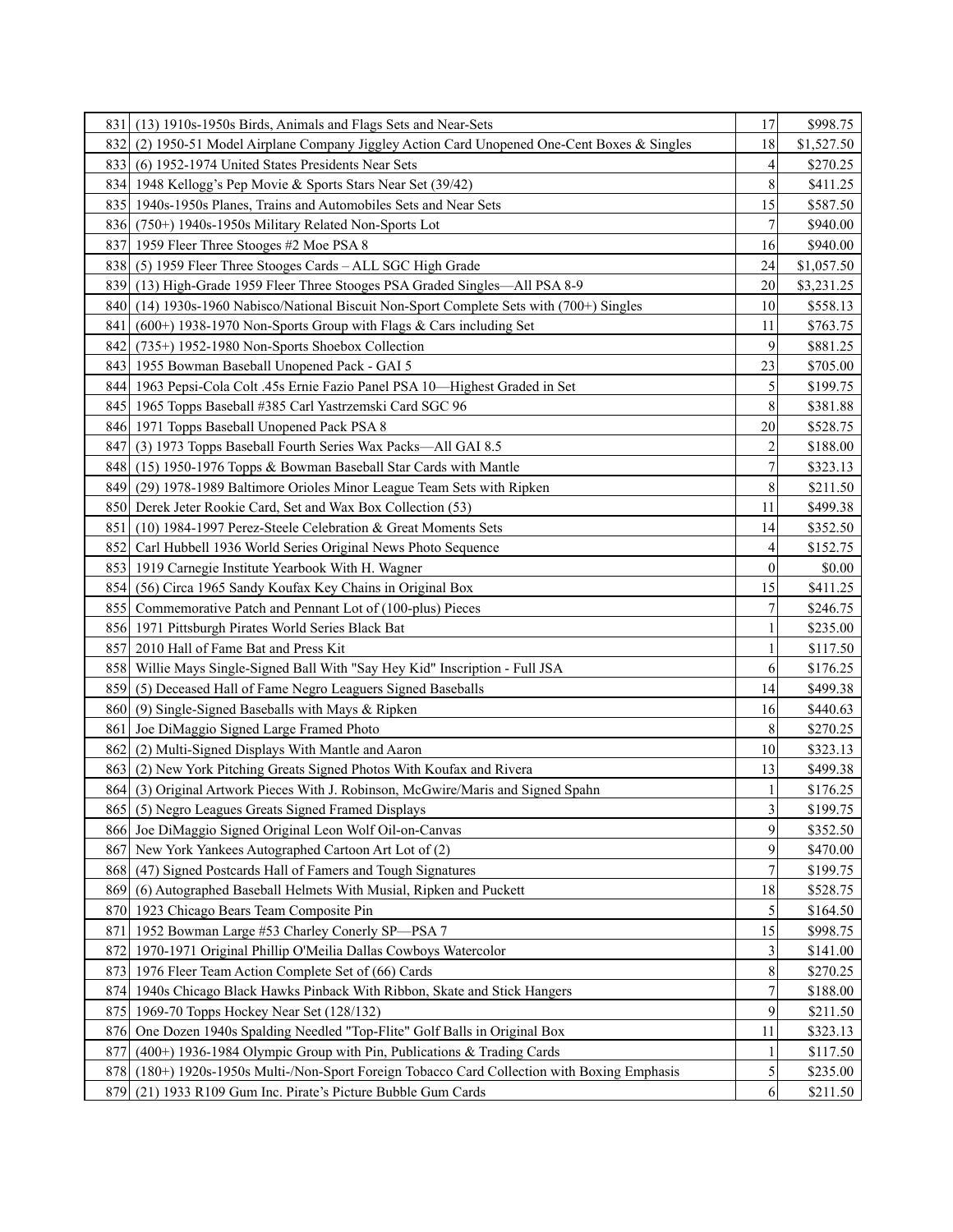| 880   | (70) 1937 F63 Melorol Ice Cream Minute Biographies                                        | 14             | \$411.25   |
|-------|-------------------------------------------------------------------------------------------|----------------|------------|
| 881   | 1970 Hardbound "The Diamondback" University of Maryland Newspaper With Historical Content | $\theta$       | \$0.00     |
| 882   | 1913 Baseball Managers Fan                                                                | 5              | \$822.50   |
| 883   | 1956 Rawlings Mickey Mantle Cardboard Advertisement                                       | $\mathbf{0}$   | \$0.00     |
|       | 884 (30) 1911 T205 Gold Border Singles with (25) Graded including (4) Hall of Famers      | 13             | \$1,057.50 |
| 8851  | 1958-1967 Baseball Card Collection of (1100+)                                             | 11             | \$763.75   |
| 886   | 1968-1970 Topps Baseball Card Collection of (1100+)                                       | 10             | \$646.25   |
| 887   | Autographed and Sports Cards Treasure Chest with DiMaggio, Jeter and A-Rod                | 20             | \$1,410.00 |
| 888   | 1907-09 H.M. Taylor Postcard Detroit Tigers SGC 20                                        | 8              | \$381.88   |
| 889   | 1909-11 T206 Shag Shaugnessy SGC-Graded Lot of (3) Cards                                  | 7              | \$528.75   |
| 890   | (2) 1934 R309-1 Goudey American & National League All-Star Premiums                       | 5              | \$411.25   |
| 891   | 1921 Tip Top Bread Orioles Lefty Matthews SGC 30                                          | 15             | \$2,232.50 |
| 892   | 1921 Tip Top Bread Orioles Ben Egan SGC                                                   | 20             | \$1,175.00 |
|       | 893 (7) 1933-1941 Goudey & Play Ball SGC Graded Group with Cobb & Williams                | 11             | \$998.75   |
|       | 894 1951 Bowman #253 Mickey Mantle RC (SGC 60) & #305 Willie Mays RC (SGC 40)             | 18             | \$3,525.00 |
| 8951  | (9) 1951 Topps Baseball Red Back Panels all PSA 9                                         | 16             | \$1,527.50 |
|       | 896 1952 Bowman Baseball Starter Set of (153) Cards                                       | 11             | \$940.00   |
| 897   | 1952 Topps Baseball Starter Set of (198) Different Cards with Stars                       | 10             | \$1,057.50 |
|       | 898 1953 Topps Baseball Starter Set of (168) Different Cards                              | 5              | \$705.00   |
| 8991  | (42) 1955 Bowman Baseball Stars/High Numbers with Umpires Near Set                        | 10             | \$470.00   |
| 900I  | 1954-58 Topps Baseball Lot of (6) PSA-Graded Stars with Kaline RC                         | 15             | \$1,410.00 |
| 901   | 1964-1969 Topps Baseball Lot of (7) PSA-Graded Stars with Ryan RC                         | 11             | \$940.00   |
| 902I  | (6) 1982 Topps Baseball Factory Sets                                                      | 14             | \$1,116.25 |
|       | 903 Handpainted Baseball Mini Figures Circa 1950s-1960s Lot of (47)                       | 1              | \$470.00   |
|       | 904 Phillies-Eagles Sign From Connie Mack Stadium                                         | 13             | \$1,057.50 |
| 905 I | 1909 Old Mill Cigarettes S74 Ty Cobb Silk                                                 | 12             | \$411.25   |
| 906I  | (4) 1910 Tip Top Bread D322 SGC-Graded Cards                                              | 4              | \$381.88   |
| 907   | 1923 Williard's Chocolates V100 Walter Johnson SGC 20                                     | 16             | \$646.25   |
|       | 908   1933 Goudey #179 Fred Leach (Patent Office Stamped Back) SGC Authentic              | $\overline{2}$ | \$129.25   |
|       | 909 1962 Topps Baseball Graded Card Lot of (18)                                           | 4              | \$323.13   |
|       | 910 1964 Topps Bob Bailey Salesman Sample with Mickey Mantle Reverse—SGC Authentic        | 6              | \$223.25   |
| 911   | 1970 Topps Candy Lids Luis Aparicio PSA 9                                                 | 8              | \$211.50   |
| 912I  | 1924 World Series Game 7 Two-Part Ticket Stub - PSA 3 (Walter Johnson Victory)            |                | \$470.00   |
|       | 913 1933 World Series Game 5 Two-Part Ticket Stub                                         | 4              | \$223.25   |
|       | 914 1956 World Series Don Larsen Perfect Game Ticket Display                              | 11             | \$499.38   |
|       | 915 1956 Cincinnati Reds Opening Day Ticket Stub - F. Robinson's Debut - PSA Authentic    | $\mathbf{0}$   | \$0.00     |
|       | 916 1958 World Series Complete Run of (7) Ticket Stubs                                    |                | \$246.75   |
|       | 917 1960 World Series Game 7 Two-Part Ticket Stub - PSA Graded                            |                | \$270.25   |
|       | 918 (4) Mickey Mantle World Series HR Full Printer's Proof Tickets                        |                | \$246.75   |
| 9191  | 1970 and 1971 World Series (2) Full Tickets - PSA Graded                                  |                | \$235.00   |
| 920   | 1947 New York Yankees World Champions Team-Signed Baseball with (28) Signatures           | 8              | \$763.75   |
| 921   | Gorgeous 1964 New York Mets Team-Signed Baseball With Stengel, Snider and Full JSA        |                | \$881.25   |
| 922   | 1958 Pittsburgh Pirates Autographed Team Ball with Clemente                               | 7              | \$881.25   |
| 923   | 1959 Pittsburgh Pirates Autographed Yearbook with Clemente                                | 16             | \$1,175.00 |
|       | 924 Honus Wagner Cut Signature Matted with Photo                                          | 13             | \$705.00   |
| 925   | Jimmie Foxx Signed GPC-SGC/JSA Authentic                                                  | 14             | \$881.25   |
|       | 926 Phil Rizzuto Autographed Lot of (3) with Jersey, Ball & 8x10 Photo                    |                | \$352.50   |
| 927   | Sandy Koufax Signed Lithographs Lot of (5)                                                | 11             | \$587.50   |
|       | 928 500 HR Cachet Signed by (12) with Mantle & Williams                                   | 7              | \$411.25   |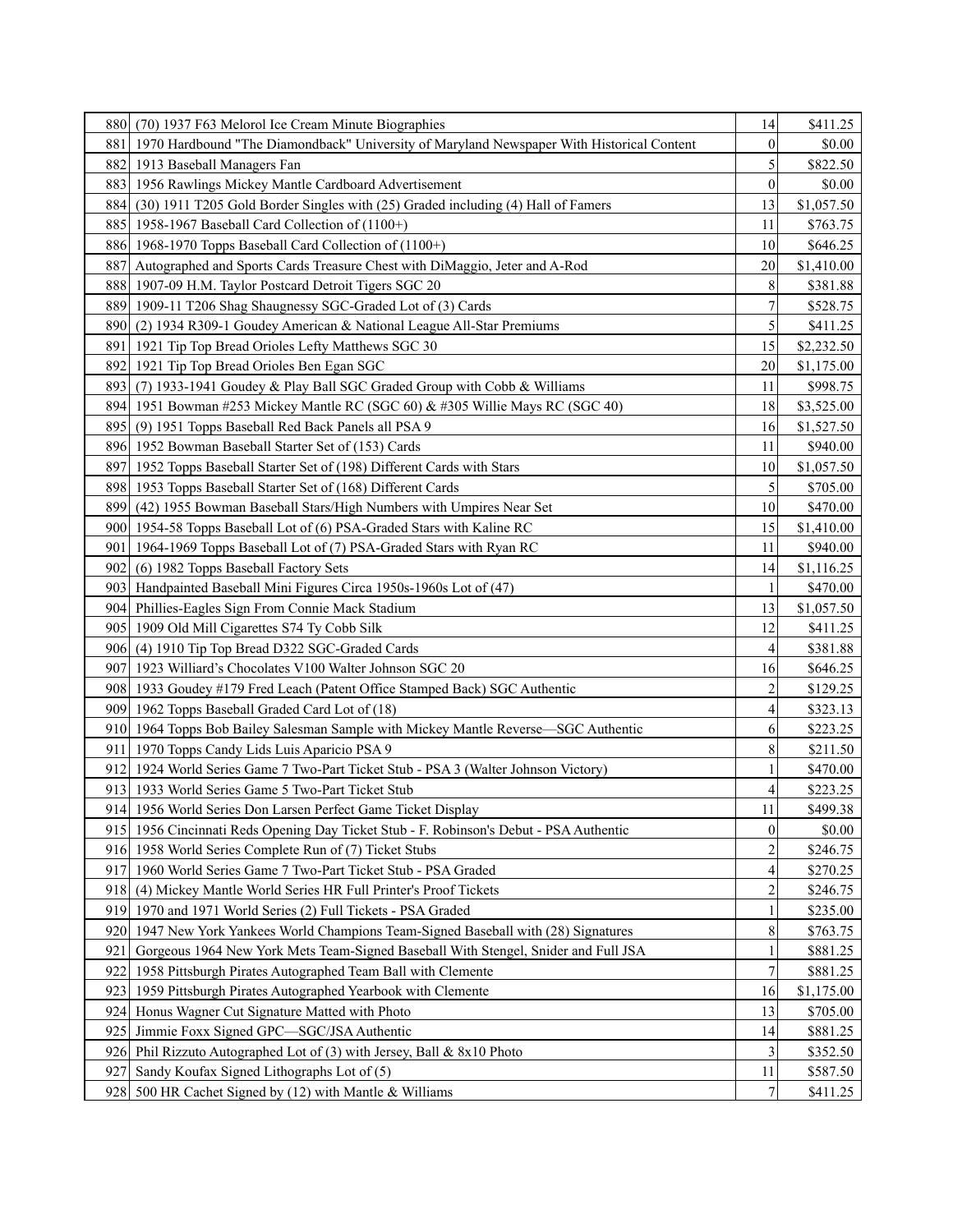| 9291  | 500 Home Run Ball Collection Including Multi-Signed With Mantle and Williams             | 10               | \$881.25   |
|-------|------------------------------------------------------------------------------------------|------------------|------------|
| 930I  | NY Yankees Old Timers Reunion Signed Ball with DiMaggio and Maris                        | 7                | \$558.13   |
| 931   | 1982 Cardinals and 1998 Braves Signed Championship Team Balls                            | 4                | \$270.25   |
| 932   | 2005 NY Yankees Autographed Team Ball with Jeter and Rodriguez                           | 9                | \$499.38   |
| 933   | 1942 New York Yankees Exhibition Program with (4) Cut Team Sheets                        |                  | \$293.75   |
| 934 I | (39) Autographed Letters, Cuts and Photos with (2) DiMaggio                              | 16               | \$881.25   |
| 9351  | (1200) Single-Signed Index Cards of Deceased Major League Players                        | 12               | \$1,175.00 |
| 936I  | $(32)$ 1940s-1980s Baseball Autograph & Flats Treasure Chest with Tigers Emphasis        | 11               | \$763.75   |
| 937   | (3) 1980-1992 Autographed All-Star Baseballs with Kaline and Ripken                      | 7                | \$558.13   |
|       | 938 (4) Milestones Autographed & Framed Pieces W/ 500 HR And 3000 Hit Clubs              | 15               | \$1,175.00 |
| 9391  | (4) Team-Signed Baseball Items With Gwynn, Lasorda and Puckett                           | 1                | \$235.00   |
| 940   | (14) 1994 American League Team-Signed Baseballs                                          | 14               | \$558.13   |
| 941   | 3000 Hit Club Baseball Signed by (12) With Aaron, Mays and Musial - Full JSA             |                  | \$705.00   |
| 9421  | (10) San Diego Padres Bats With (7) Signed and (3) Game-Used                             |                  | \$235.00   |
| 9431  | (12) Tony Gwynn Signed Items With Jersey and (3) Bats                                    | 10               | \$470.00   |
| 9441  | (40) Single-Signed Baseballs With Berra, Ford and Musial                                 | 15               | \$1,410.00 |
| 9451  | (18) Autographed Baseball Mini Helmets                                                   | 14               | \$763.75   |
|       | 946 Autographed Baseballs and Flats Collection With Signed Books                         | 11               | \$440.63   |
| 947   | Baseball Autographs Balance of Collection With DiMaggio, Koufax and Aaron                | 11               | \$646.25   |
| 948   | (75) Signed Baseball Flats & Cards with NY Focus                                         | 15               | \$646.25   |
| 949   | Philadelphia Phillies Photograph and Publication Autograph Lot (172)                     | 17               | \$763.75   |
| 950   | Boston Braves Sterling Silver Cufflinks                                                  | $\theta$         | \$0.00     |
| 951   | Five Autographed Display Pieces with Williams and Payton                                 | 8                | \$558.13   |
|       | 952 (15) Autographed Items with Puckett, Unitas and Bird                                 | 13               | \$822.50   |
|       | 953 Multi-Sport Collection With Pujols And LeBron Autographs                             | 14               | \$558.13   |
| 954I  | (11) Multi-Sport Autographed Jerseys With Abdul-Jabbar and LaMotta                       | 16               | \$1,057.50 |
| 955 I | (32) 1958-1989 Multi-Sport Superstar Grab Bag with (3) Mantle                            | 13               | \$499.38   |
|       | 956 1896-1900 Boxing Ticket Stubs Lot of (5) with Gans                                   | 8                | \$705.00   |
|       | 957 1951 Topps Ringside #49 Bob Murphy SP—SGC 84                                         | 11               | \$1,057.50 |
|       | 958 Jim Thorpe Type 1 Photograph Signed on the Reverse by Thorpe                         | 12               | \$881.25   |
| 959   | 1937 and 1939 New York Yankees World Series Programs                                     | 5                | \$282.00   |
| 960I  | Triple Crown Louisville Slugger Bat Signed by Williams & Yastrzemski                     | 11               | \$587.50   |
| 961   | Mays and Koufax/Snider Signed Bats With Full JSA                                         | 12               | \$558.13   |
|       | 962 (15) Baseball Star Multi-/Single-Signed Balls with Multi-Signed Hall of Fame Bat     | 8                | \$499.38   |
|       | 963 2007 Boston Red Sox Team-Signed Baseball With Full JSA                               | $\overline{7}$   | \$528.75   |
|       | 964 2008 Philadelphia Phillies World Champions Team-Signed Baseball with (29) Signatures | 16               | \$1,116.25 |
|       | 965 Baltimore Orioles Memorabilia Lot With Autographs, Publications and Game-Used Bats   | 18               | \$558.13   |
|       | 966 1941-Present Multi-Sport Treasure Chest with Mantle                                  | 17               | \$881.25   |
| 967   | 1964 NFL Champion Cleveland Browns Team-Signed Document                                  | 4                | \$152.75   |
| 968   | (98) 1951-1998 Multi-Sport Balance of Collection with Baltimore Emphasis                 | 17               | \$411.25   |
| 969   | (5) Gordie Howe Signed Items With (3) Framed Pieces and (2) Sweaters                     | 14               | \$587.50   |
| 9701  | 2007 British Open Championship Program Signed by (27)                                    |                  | \$141.00   |
| 971   | 1881 Silk Bookmark on Original Backing with the Statue of Liberty                        | 4                | \$152.75   |
| 972   | 1966 I Dream of Jeannie #2 CGC-Graded Comic Book (9.6)                                   | 2                | \$188.00   |
| 973   | 1968 Bewitched #12 CGC-Graded Comic Book (9.6)                                           | $\boldsymbol{0}$ | \$0.00     |
| 974   | 1923 NFL Uniform Players' Contract Signed by George Halas                                | 3                | \$381.88   |
| 975   | Bill Hewitt Cut Signature Mounted on an Index Card with Full JSA LOA                     | 31               | \$2,585.00 |
|       | 976 (12) 1948 Leaf Football High Numbers—All PSA 5-7                                     | 15               | \$1,997.50 |
| 977   | 1963 Fleer Football Near Set (86/88) with (15) PSA                                       | 17               | \$1,762.50 |